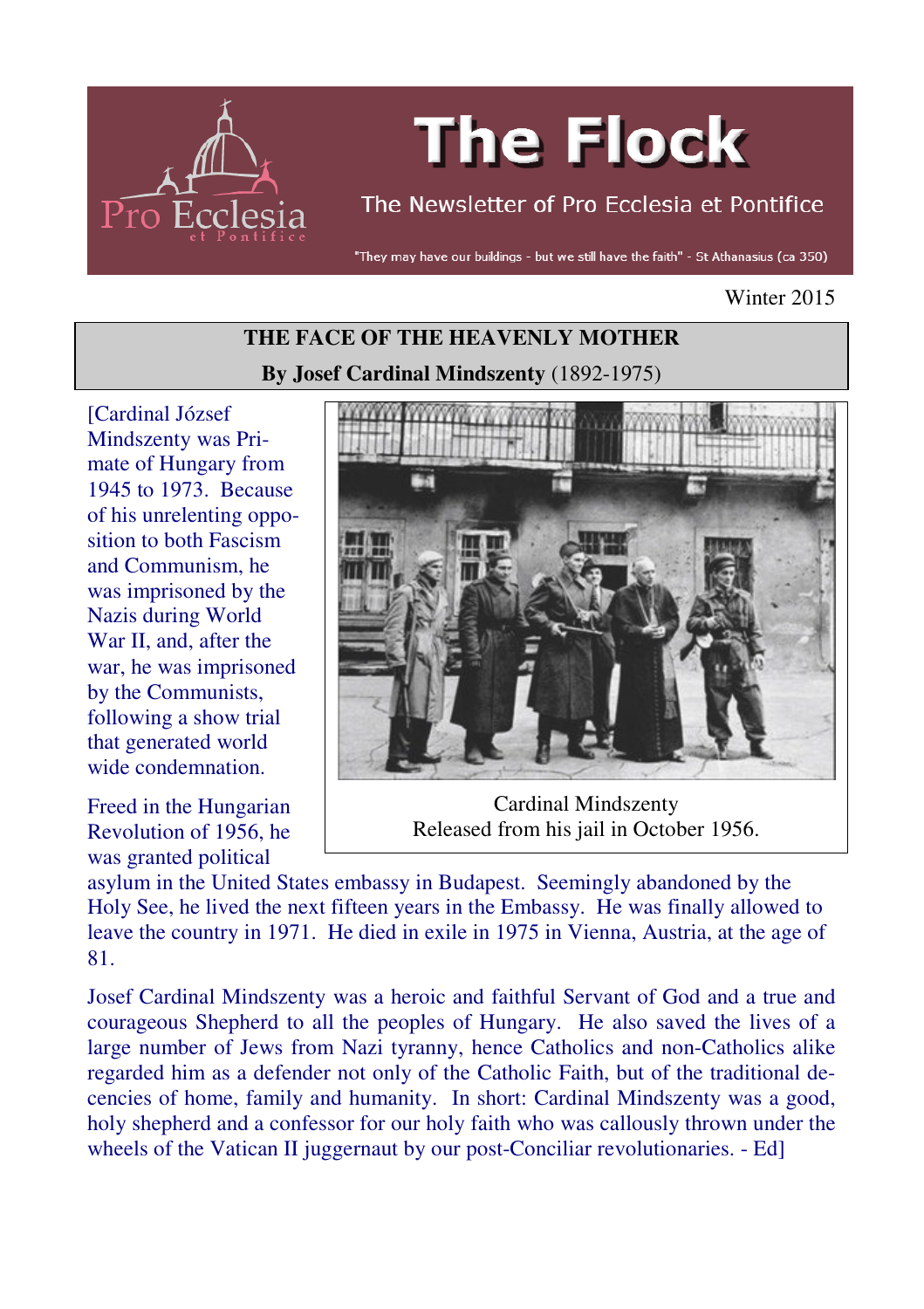## **The Mother in the Old Testament - Mother as God Sees Her**

Whenever we open Holy Scripture, a sublime world comes into view. We are in the



presence of wonders and mysteries. This same Bible is woman's charter of rights, for it tells how God created maternal dignity, raised it up, and made it holy. Sages have told, in their way, of the worth of mothers, but the last word in such a question is God's word. Others can excite emotion, but in God's word, there is strength.

In the mothers of the Old Testament something of God's love and care comes to light. There are still shadows, even here; but these mothers are encompassed by a spiritual beauty and charm that we may come to see that all of them are but a foreshadowing of that unique mother whose sublime person was first mentioned in Paradise.

The mothers of the Old Testament were happy in the motherhood granted to them and, full of comfort and joy and peace, went to the grave. The women of the Old Testament looked on children as God's most gracious gift. The child was one link in the chain that would reach to the mother of the Messiah. Besides, they were convinced that each child was new proof of conjugal love and fidelity.

How highly the Old Testament valued the worth of mothers becomes most beautifully clear when the psalmist, depending upon his mother's service to God, prays: "Save the son of thy handmaid." (Ps.85:16) Even God likens His steadfast care to the care of the mother: "Can a woman forget her infant, so as not to have pity on the son of her womb? And if she should forget, yet I will not forget thee." (Isaiah 49:15). He speaks this of the people borne in the divine womb and reared with maternal care. God's mercy is compared to the mercy of a mother.

The heroic figure of a woman, the mother in Maccabees, towers in the twilight of the Old Testament. Holy Scripture says of her: "Now the mother was to be admired above measure, and worthy to be remembered by good men, who beheld her seven sons slain in the space of one day, and bore it with good courage, for the hope that she had in God."(2 Macc. 7:20). In the year 166 B.C., this mother with her children was dragged to the place of judgement in Antioch because she would not abandon her belief in the true God and her loyalty to her country. This heroic mother suffered pangs like mortal birth-pangs for her children.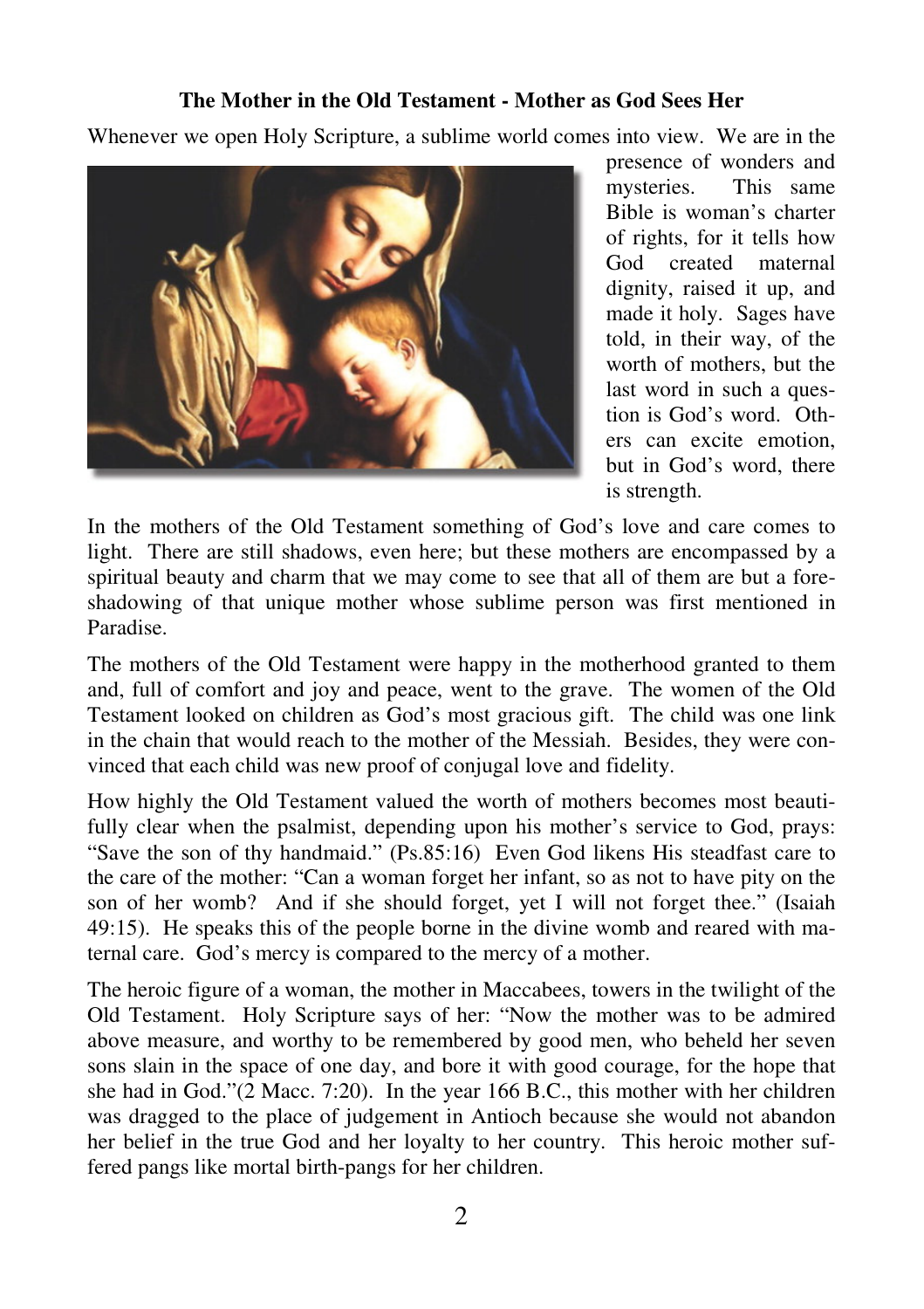In the Old Testament, we move through a world of shadows and figures. The most moving passage in the Old Testament is the proto-gospel spoken in Paradise: "I will put enmities between thee and the woman, and thy seed and her seed; she shall crush thy head, and thou shalt lie in wait for her heel." (Gen.3:15)

The heroic and victorious women of the Old Testament symbolize Her who is the fulfilment of this promise. One may say that in the women of the Old Testament, now here, now there, a trait of the Lord's Mother gleams forth. When we think how gloriously bright these women are, how elevated must the Lord's Mother be! Is not the mother in Maccabees a prefiguration of the Mother of Sorrows? Does not the cross of Golgotha shine over the martyrdom of the seven brothers?

# **Mothers in the New Testament -- At the Master's Feet**

Revelation shows how highly the Lord God values mothers. Even in the dawn of humanity, in Paradise, they were held in high esteem. The Old Testament portrays them in touchingly beautiful fashion, but in the New Testament the portrayal is even more moving. Jesus repeats with increased emphasis the old command: "Thou shalt honour thy mother"; "He who honours not his mother makes void the commandment of God"; "He who curses his mother is guilty of death."

Jesus did not come to destroy, but rather to fulfil. Christ brought equality of the sexes. He restored Woman to the place whence sin had driven her, to her home in indissoluble and monogamous marriage. Thereby, He put a crown on Woman's head, ennobled the mother, raised her above whim and chance, and filled her with measureless blessings.

In the Master's company, there were many women, most of them mothers, who had followed Him from Galilee ministering unto Him. Three of the miracles of healing were performed for women: Peter's mother-in-law, the woman with the issue of blood and the possessed daughter of the woman of Canaan. These holy women composed Our Lord's escort on the Way of the Cross. Women appeared from the Fourth Station of the Cross and continue to accompany Jesus on the way of humiliation. Women of sympathetic hearts stand in the distance. Veronica dries the face of Jesus with her veil. A mother with her child weeps at the fall of Jesus. The daughters of Jerusalem weep at the Passion of the Lord. The pitying women try to soften the cruelty.

The Most Blessed Virgin must be a witness with John and Mary Magdalene as Jesus is nailed to the Cross as the Sorrowful Mother stands together with the women at the foot of the Cross. The frightened women amid the howling pack form a last oasis of peace in the life of the Redeemer. All are fleeing, or blaspheming and mocking - all but the women! How did the weaker sex attain such strength? The angel spoke to the women who had come to seek the crucified Christ, the ones who stood closest to Him during His life...and the women were the first to announce His resurrection!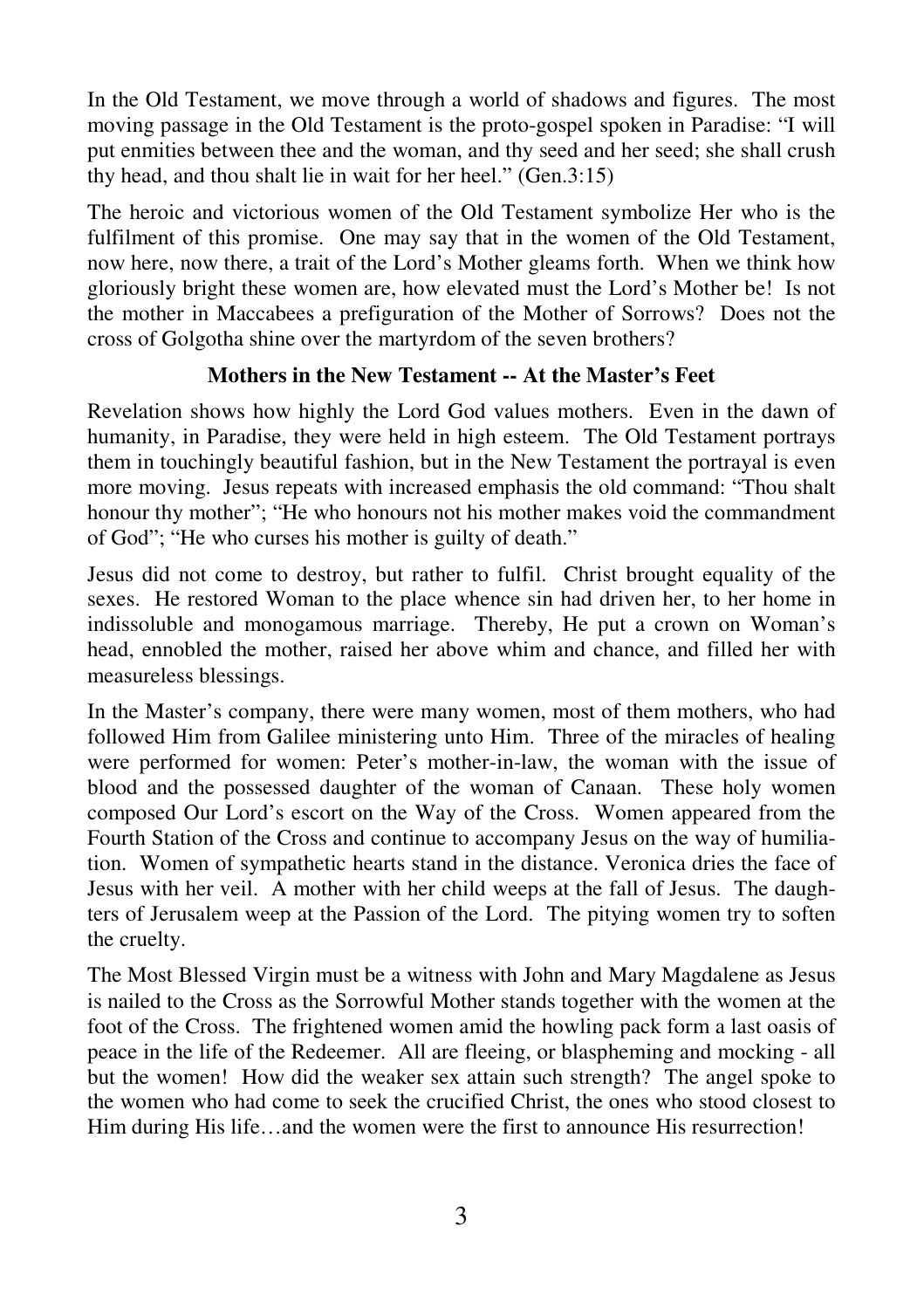Jesus' love for mothers was most touchingly apparent when He called the children to Himself: "Suffer the little children to come unto Me and forbid them not, for of such is the Kingdom of God." He laid His hands upon them and prayed over them. The disciples had kept the mothers at a distance. But Jesus forbade them.

# **Mary, the Model and Ideal of All Women**

Sublime and lovely as the women of the Old Testament are, important as the role they have played in the history of salvation, they are nevertheless only stars that grow dim before the brightening dawn, compared to the most glorious work, the loveliest miracle of creative omnipotence of God, Mary, woman and mother.

God Himself could raise the mother no higher, give Her no greater glory, than that He Himself, Who has called the worlds into being, Who commands the winds and the rains, Who holds the primeval mountains in His hand - than that this Almighty God should descend to a woman's womb and become Her child and She, His mother.

Mary's vocation - and God had chosen it for Her - was to become God's mother and so, as the mother of the Saviour, to be the immediate auxiliary in God becoming Man. This vocation gives Her immeasurable, incomprehensible dignity. The dignity of the Mother of God is so great that God could not have made it greater, says Pope Leo XIII. When She became Mother of God, She became likewise the Lady of all creation. God had chosen Her from eternity for this dignity. As mother, she bestowed human essence upon the Divine Person. When a human being is conceived, a new person comes into existence, a conscious, spiritual being. But in Jesus, the Son of God, the Divine Consciousness existed from all eternity. In His case, no new ego, no new person, came into existence through the fact that He assumed a human body in Mary. Hence, we can say that through Her maternity, Mary gave existence to a Divine Person.

The faith of the primitive Church already used of Mary the honorific title Mother of God. The Council of Ephesus excommunicated anyone who did not recognize Jesus as the true Son of God, and consequently, Mary as the Mother of God. The dignity of the divine maternity is the root of all Mary's other excellences. In Her womb, Mary provided the material for the sublime work of the Incarnation. Mary's holiness, her Immaculate Conception, her wondrous virginity, her fullness of grace and virtues, her glory, and the power of her intercession are derived from her dignity as God's Mother. It is a truth of faith that Mary was preserved free from original sin and from all actual sin, even from the slightest inclination to sin. This was an extraordinary grace of God granted in view of Jesus Christ's work of redemption which still lay in the future.

Mary lived Her life in such purity that she outshone the angels. The archangel Gabriel stood reverentially before her, as was right and seemly, since she was the Mother of God for God could only be born of a virgin.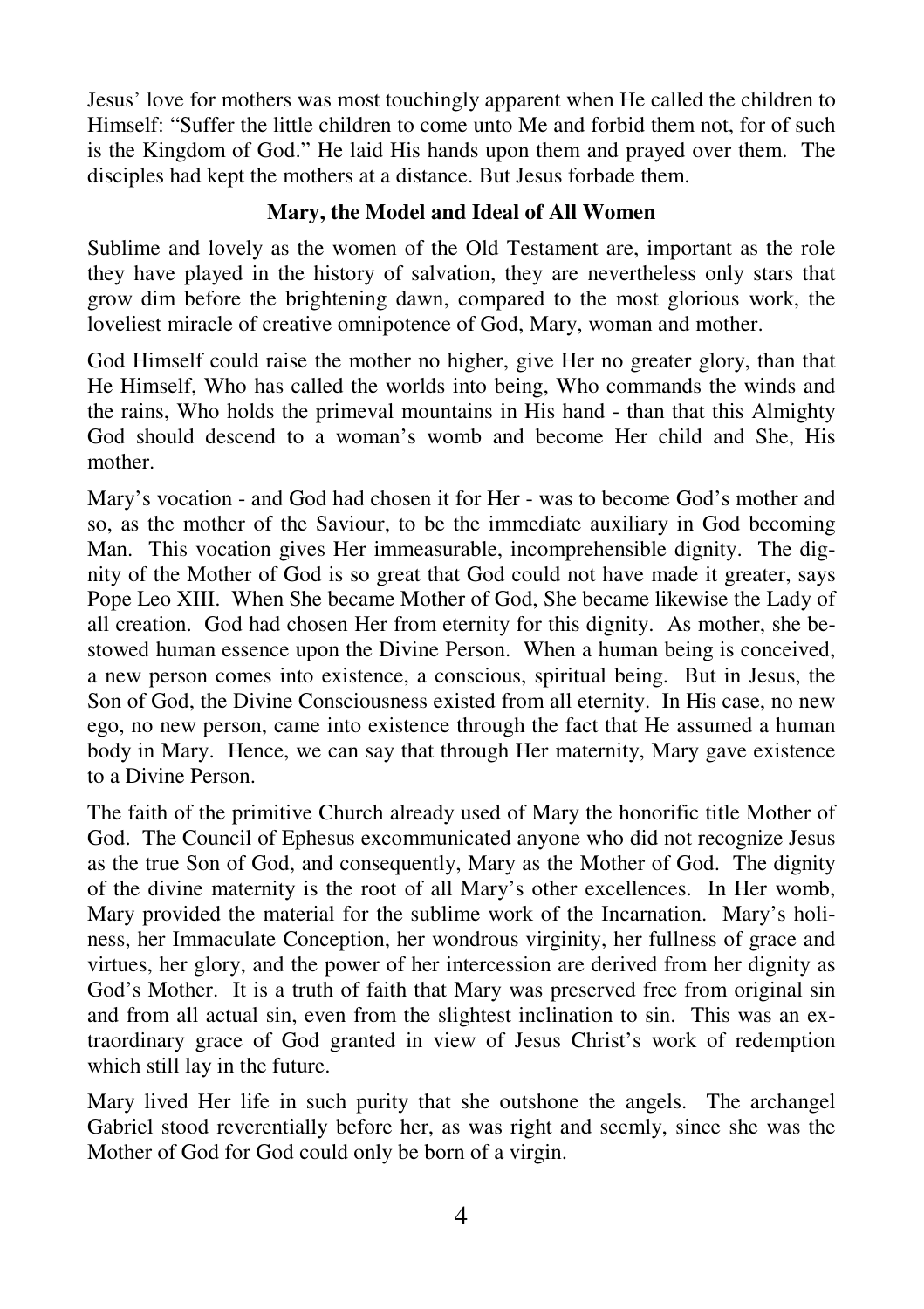All this is a work of the Lord! Thus He brought to pass the victorious battle which the woman spoken of in Paradise was to wage with Satan. Had she been born in original sin and been inclined to sin, she would have been subject to the Satanic power and could not have been the woman dragon-slayer mentioned in Paradise. But this is unthinkable because of her future maternity. God in His grace preserved her from bearing the yoke of Satan even for a single instant. She is the Virgin foreseen by the prophet who bears a Child. As a virgin, She conceives; as a virgin, she brings forth life. The creative omnipotence of God, therefore, was to manifest itself in His conception and birth. The word to Eve: "In sorrow thou shalt bring forth children" does not apply to Mary.

Her strength was not diminished by childbearing. She began straightway to care for the Child, wrapped Him in swaddling clothes, and laid Him in a manger, for there was no place for her in the inn.

As the Mother of God, Mary shared the joys of Her Son; but She shared His sorrows, too. At what price her maternity was prized! As the divine glory of the Son shone in her soul, so was His death enshrined there. We represent her as the Mother of Sorrows, her heart pierced by the seven swords.

What a costly sentence that is! But it must be so. She is so much the mother of the forsaken children of Eve that she is ready to offer up her first-born for others. Mary did not leave the place of horror. Here she became the Queen of Martyrs. Mary could not have endured her suffering had she not been sustained by God's strength. Jesus did not come into the world without Mary. His redeeming blood came from her. He accepted the maternal care of Mary.

When He left this earth, He bequeathed Mary as the Mother of the Church. Her immaculate life shines into the Church.

It is not easy, therefore, to exclude Mary from the task of redemption. Under the Cross, Mary became the Mother of Humanity with the words of Her Son: "Behold thy son. Behold thy Mother."

Tradition relates that Mary did not die of illness but of a longing for heaven.

And is it unlawful to suppose that Jesus would have been long without His mother? He took her to Himself to heaven, soul and body, and made her Queen of the angels and saints.

Every mother who tries to be a good mother participates in Mary's beauty.

Every mother who bends over her child has a halo about her head even if we cannot see it. In the beggar woman clothed in rags and dependent with her child on the mercy of others, the beauty of the heavenly Madonna shines.

Because Mary cooperated in the great work of salvation, every grace comes to us through the hands of Mary. She is the Mediatrix of All Graces.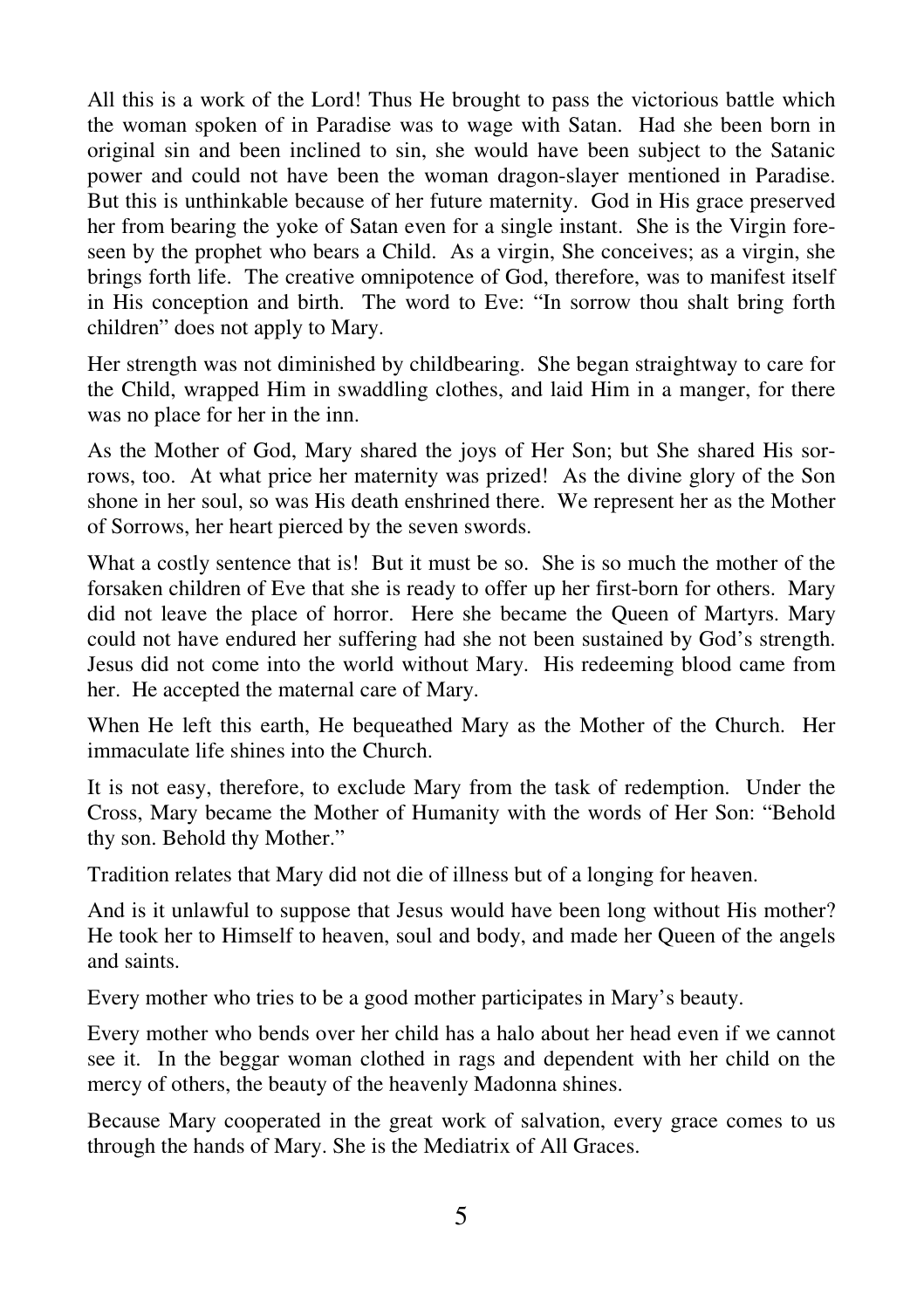If we look up to her, we will be happy children because we have a Heavenly Mother who loves us even if the hands of our earthly mother rest in the dust of the grave. She will shine down upon us like the gentle Star of the Sea.

How blessed we are to have the Virgin Mary as our mother. Mary began her Magnificat, but we must continue the song and praise her forever because God hath done great things to her!

"If we were to lose Mary, the world would wholly decay. Virtue would disappear, especially holy purity and virginity, connubial love and fidelity. The mystical river through which God's graces flow to us would dry up. The brightest star would disappear from the heavens, and darkness would take its place." *(Pope St. Pius X)* 

#### **---oOo---**

**Josef Cardinal Mindszenty, Devoted Son of Our Lady, Pray for Us! Holy Mary, Mother of God, Pray for Us!** 

## **VERITAS IN VIA TRUTH IN THE STREET**

Regular readers will know that Veritas in Via is a sister organisation to Pro Ecclesia et Pontifice which takes our holy faith out into the streets. We currently have an active cell operating in Brixton, South London, Saturday mornings, and we are working to establish another cell in Newcastle. We will bring you news from the front line from time to time.



In October an elderly Indian lady telephoned us - we will call her Mary - she had spoken to us outside Brixton Tube Station a few weeks earlier and taken some literature from us. Mary had not been to Mass since her late husband died four years previously. She said that she would like to attend a traditional Latin Mass, and asked if anyone could give her a lift. We were, of course, thrilled to be able to help this delightful soul.

Then Sunday 8th November two very pleasant ladies, mother and daughter, both new faces, appeared at the traditional Mass. On speaking to them, it transpired that we had spoken to them outside Brixton Underground Saturday, the day before. Both confessed to being lapsed Catholics and had decided to return to Mass as a result of their conversations with us.

God is indeed good - please pray for Mary and the other two ladies.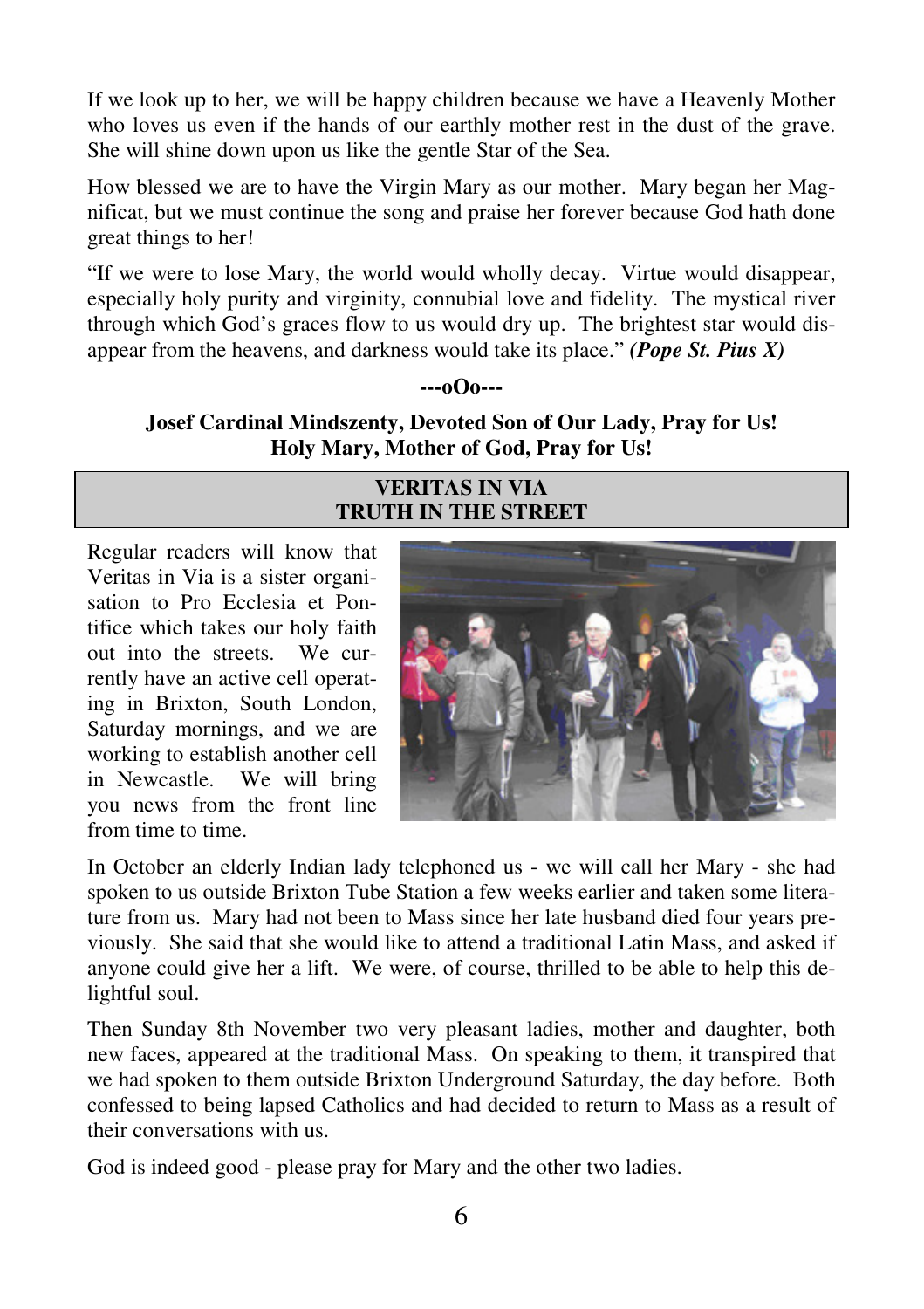# **A HEAVEN-SENT OPPORTUNITY TO NAIL A NUMBER OF POST-CONCILIAR MEMES**

FLOCK received the following letter from a reader in response to a recent issue. We have decided to publish it in full, because it provides a Heaven-sent opportunity to nail a number of post-Conciliar memes promoted by neo-Catholics. Our response follows.

# Dear Mr Moorhouse

Packed as it is with wit, information and some sound argument, I have read your Spring/Summer 2015 issue of The Flock with great interest.

It is, however, necessary to pick you up on a number of points.

- 1) To refer to people like Martin Pendergast as "homofascists" is simply abusive and meaningless rhetoric. You reduce yourself to the same level as people on the so-called left who call traditional Catholics "fascists". What's more, you are doing a cruel injustice to the millions of our brothers and sisters who suffered under fascism proper.
- 2) On page 2, and elsewhere in the issue, you and other contributors make unsubstantiated claims about the nature of "truth". No allowance is made for the fact that the concept is a difficult and rightly controversial one, and extremely hard to pin down. What's more, it appears exceedingly unlikely that any of us can ever know the absolute truth about anything with total certainty: in the end, all we can do is pray and hope.
- 3) On page 3 you refer to the Tridentine Rite as "the rite of our forefathers, saints and martyrs". Since this particular rite was introduced only in the  $16<sup>th</sup>$  century, and even after that was not in universal use, an awful lot of "our forefathers, saints and martyrs" have worshipped in other ways.
- 4) Later in the issue Luther is said to have been "neurotic, impure, disobedient, heretical", Neurotic – quite possibly, but a neurosis is a psychiatric problem: it has nothing to do virtue or otherwise. Many of our greatest saints have almost certainly been to a greater or lesser extent neurotic. Disobedient – yes, but isn't it up to all of us to try to follow one's conscience. If conscience tells us to be disobedient we have a duty to be disobedient. Many PEEP supporters in particular must surely agree with this. As for "foul-mouthed" and "impure", even our greatest saints have been human. This has not invalidated their saintliness, quite the contrary. We all have our faults.
- 5) On page 27 you make some excellent points about music in the liturgy. But it's comically inaccurate to claim that Christ and the Apostles were familiar with Gregorian chant. It wasn't even in use till about the  $9<sup>th</sup>$  and  $10<sup>th</sup>$  centuries, and then only in central and western Europe.

Keep up the, mostly, good work.

Yours very sincerely: Alex Geoffroy (not his real name)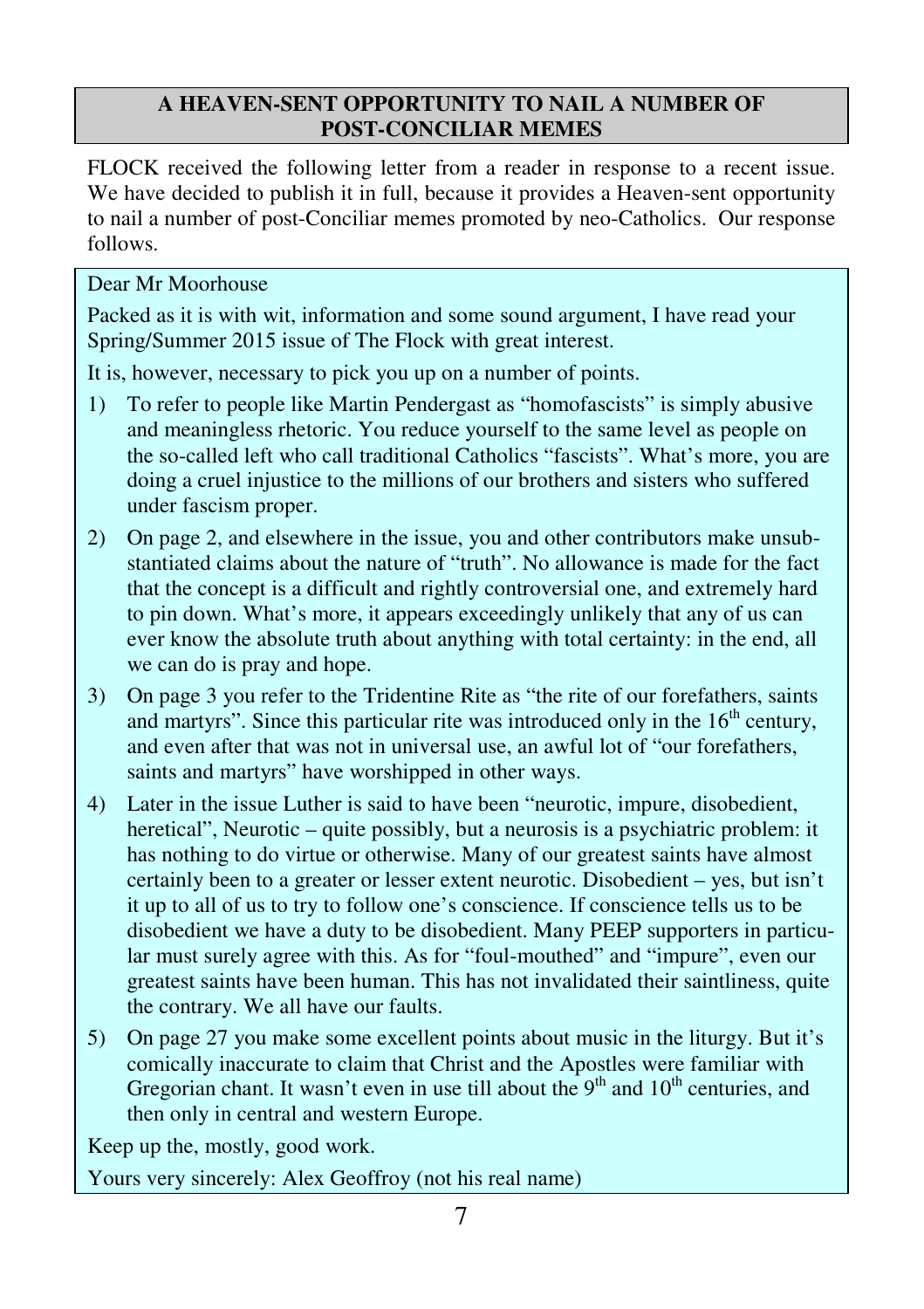#### **PEEP'S RESPONSE**

Dear Alex,

Thank you for taking the trouble to write to us at such length. However, you are factually wrong in a number, if not all, of your points.

#### **HOMOFASCIST**

I did not refer to all homosexuals as homofascists as you suggest; I was clearly speaking of a particular group, the militant homofascist collective. To quote C.J. Doyle, director of Boston's Catholic Action League, *"Organised homosexualism is an aggressive, neo-totalitarian movement which seeks to censor, silence, and penalize anyone opposed to it, drive out of political life and public employment all those who support traditional morality, demonize as bigots, haters, and homophobes anyone who expresses the slightest reservations towards homosexual behaviour, and use state power to coerce, oppress and penalise individuals and businesses who refuse to service same gender sham marriages. We need to organise a resistance to this growing thuggery, rather than mouthing pandering banalities about their alleged gifts"*. Indeed, many homosexuals and ex-homosexuals are themselves the innocent victims of the homofascist collective.

The militant homofascist collective has recently put a Christian baker out of business merely because he was unwilling to write a sodomy-promoting slogan on a cake, they have similarly destroyed the livelihoods of many other small businesses. They have overruled the democratic vote of some thirty American states. They forced the American medical profession to remove homosexuality from its list of mental disorders by threatening to trash their headquarters if they did not comply with their demands. This they did almost forty years to the day from when Nazi stormtroopers, led by homosexual officers, trashed the headquarters of the German Institute for the treatment of aberrosexuals.

Further, the first concentration camp, as well as the system for training its brutal guards, was established by Ernst Röhm, a notorious homosexual. *Kristallnacht,* the first large-scale violent mob violence against the Jews was orchestrated in 1938 by the homosexual Reinhard Heydrich. And it was the transvestite Goering, who, with an order to the homosexual Heydrich dated the  $24<sup>th</sup>$  January 1939, opened up the Pandora's Box of the "Final Solution" to the Jewish question.

And, last by no means least, almost the entire officer corps of the SS and the Brown Shirts, plus some twenty percent of the sadistic death camp guards, (according to camp survivors) were all sodomites. So "homofascist" is right on the nail.

As for Martin Pendergast, we are talking of an ex-priest who has made it his business to go into Catholic schools preaching the wonders of sodomy. In a sane world, he would not merely be denounced as a "homofascist", he would be lynched by the outraged parents of the children concerned.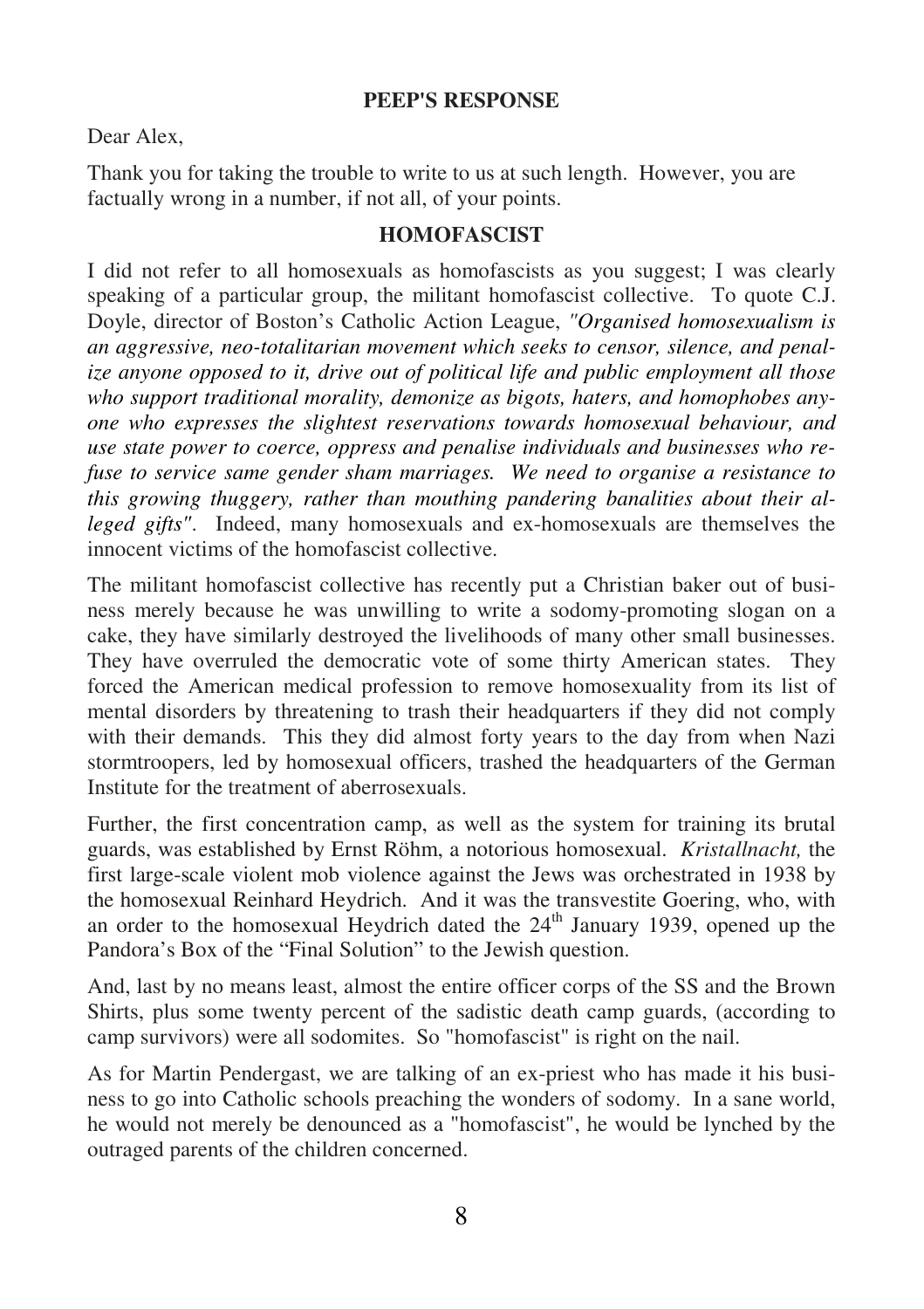And as for homosexual adoption, the last man to become infamous for experimenting on children was Josef Mengele, another Fascist, and he ended his life as a hunted Nazi war criminal. And as for same-sex sham marriage, the state clearly does not have the power to define that which it did not create.

Christians have always stood against state tyranny: we stood against pagan Rome, we stood against the Masonic slave trade and we will stand against the state sponsored lie of same-sex sham marriage. Resistance to tyranny is obedience to God.

## **THE NATURE OF TRUTH**

When it comes to the nature of truth, in the perennial conflict between Christ and Pontius Pilate, you appear to have come down firmly on the side of Pilate! For it was Pilate who infamously said, *"What is truth?".* This was in response to Christ statement, *"I came into the world; that I should give testimony to the truth. Every one that is of the truth, heareth my voice."* Christ also, of course, famously stated, "*I am the way, and the truth, and the life. No man cometh to the Father, but by me."*

The statement that the nature of truth is controversial is, in fact, an oxymoron for the statement itself purports to be an absolute truth. It is merely a restatement of that other piece of oft-heard modern gibberish: "There is no such thing as absolute truth;" a statement which similarly claims *itself* to be a statement of absolute truth! I prefer personally to protect my sanity by not embracing the intellectual equivalent of square circles.

The nature of truth is not controversial. What is true in any given circumstances may be controversial, but the *nature* of truth is not controversial. It can be defined as that which *is* regardless of what you and I may think. Furthermore, truth is singular, error is unbounded. Truth is not an opinion.

#### **THE TRIDENTINE RITE**

The Tridentine Rite was not introduced in the 16th century. Pope St Pius V merely *codified* the existing Roman Rite, which, in essence, goes back to Apostolic times. To claim that Trent conjured up the Tridentine rite is as asinine as suggesting that the authors of the Oxford dictionary invented the English language. Indeed, one can observe much of the liturgy of the synagogue in the classical Roman Rite.

The neo-Catholic myth goes something like this: after the Resurrection, Christians just organised spontaneous feasts on their kitchen table, sort of DIY Last Suppers. This continued for several hundred years, until (quite when they are not sure, rather like pro-aborts are not sure when human life begins) along came some obsessive, rigorous liturgist who wrote a complicated ritual to which everyone had to now scrupulously conform. And thus all spontaneity was killed off. It is, we are further supposed to believe, just an amazing coincidence that this new liturgy reflects so closely the liturgy of the synagogue where Christ and His apostles worshipped.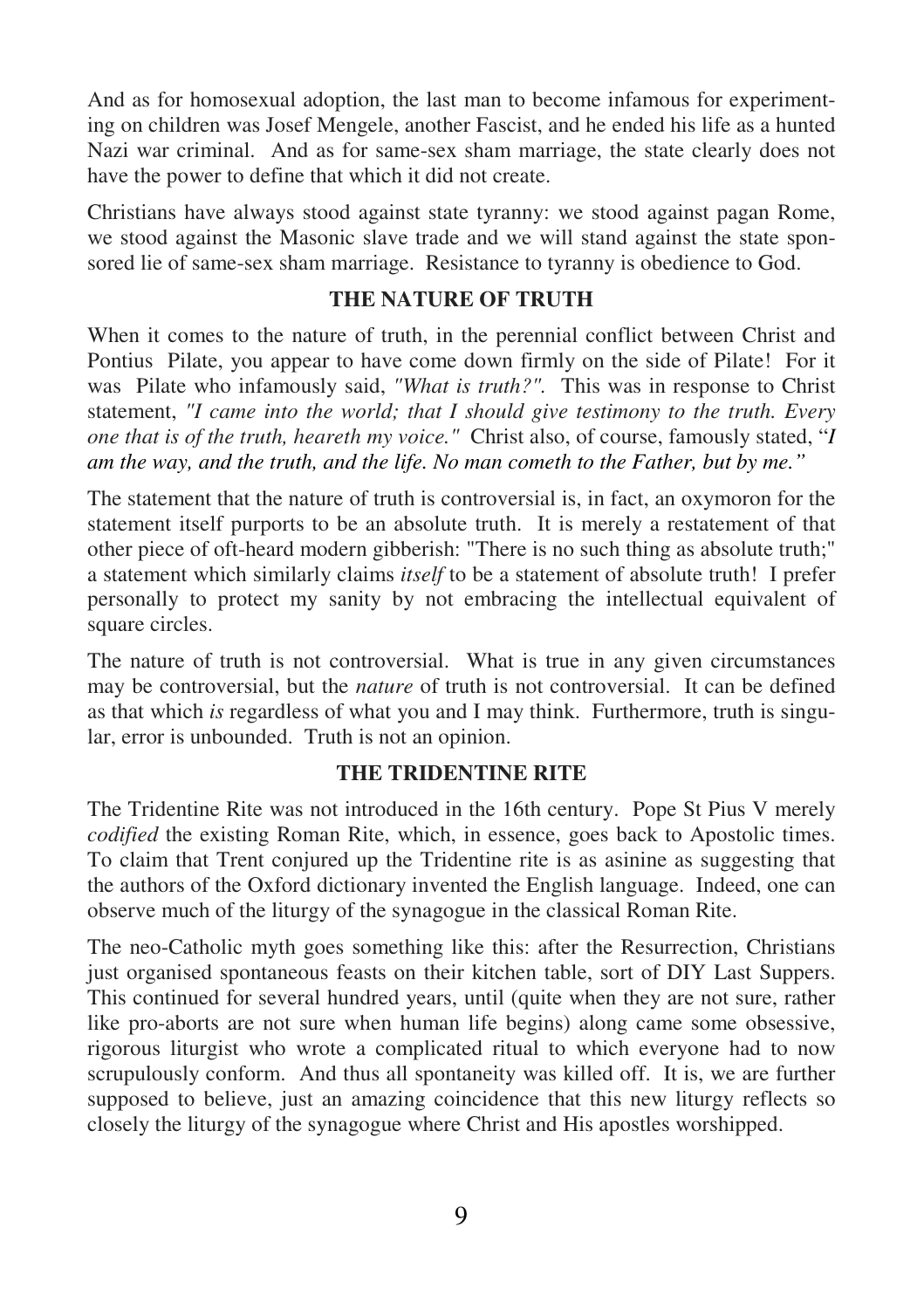I suggest that you visit a Jewish book shop sometime and purchase a copy of the liturgy of the Passover. I did this some twenty-five years ago and was amazed at the similarities with a Tridentine missal.

The story of Rosalind Moss, a regular contributor to EWTN is also very enlightening. Rosalind was a young Jewess who converted to Protestantism. She was so in love with her new faith that she trained as a missionary and went to South America to convert all those poor ignorant Catholics. One day, much to her alarm, she learned that her brother back in New York was also converting but, to Rosalind's horror, to traditional Catholicism. Rosalind wasted no time in returning to New York to save her brother from a fate, in her opinion, worse than death. However, her brother managed to persuade her to attend a Tridentine Mass with him. After the Mass, she relates that her brother asked her for her reaction. She explained that initially she was too shocked to speak, however, she then blurted out, "Benyamin! That was not a Christian service, that was a synagogue service!"

One factor invariably overlooked is the invention of the printing press. Prior to the invention of the printing press it would have been impossible for Rome to impose any major liturgical novelty, because it would have involved thousands of scribes hand-writing millions of Missals and other liturgical books - a task that would have involved literally tens of millions of man-hours.

In his 1912 book on the Roman Mass, the liturgical scholar, Adrian Fortescue, wrote: *"Essentially the Missal of Pius V is the Gregorian Sacramentary; that again is formed from the Gelasian book, which depends on the Leonine collection. We find the prayers of our Canon in the treatise "de Sacramentis" and allusions to it in the 4th century. So our Mass goes back, without essential change, to the age when it first developed out of the oldest liturgy of all. It is still redolent of that liturgy, of the days when Caesar ruled the world and thought he could stamp out the faith of Christ, when our fathers met together before dawn and sang a hymn to Christ as to a God. The final result of our inquiry is that, in spite of unsolved problems, in spite of later changes, there is not in Christendom another rite so venerable as ours."* 

As we know that the classical Roman Rite goes back essentially unchanged to the 4th/5th century, therefore, isn't suggesting that it could not go back to Apostolic times a prime example of swallowing a camel while straining on a gnat?

# **LUTHER AND THE RIGHTS OF A MALFORMED CONSCIENCE**

After the Council, *"Conscience is King"* became La Marseillaise, the marching anthem of the Revolution, with the hordes of effete bishops spawned by the Revolution falling over one another to see who could whistle it the loudest. It was all part of that dethroning of God and enthronement of man in His place that was and is the principle reactionary raison d'être of the Conciliar mutiny; which is but the latest incarnation of that ancient *"I will not serve"* that witnessed Satan flung "like lightning" from Heaven (Luke 10:18).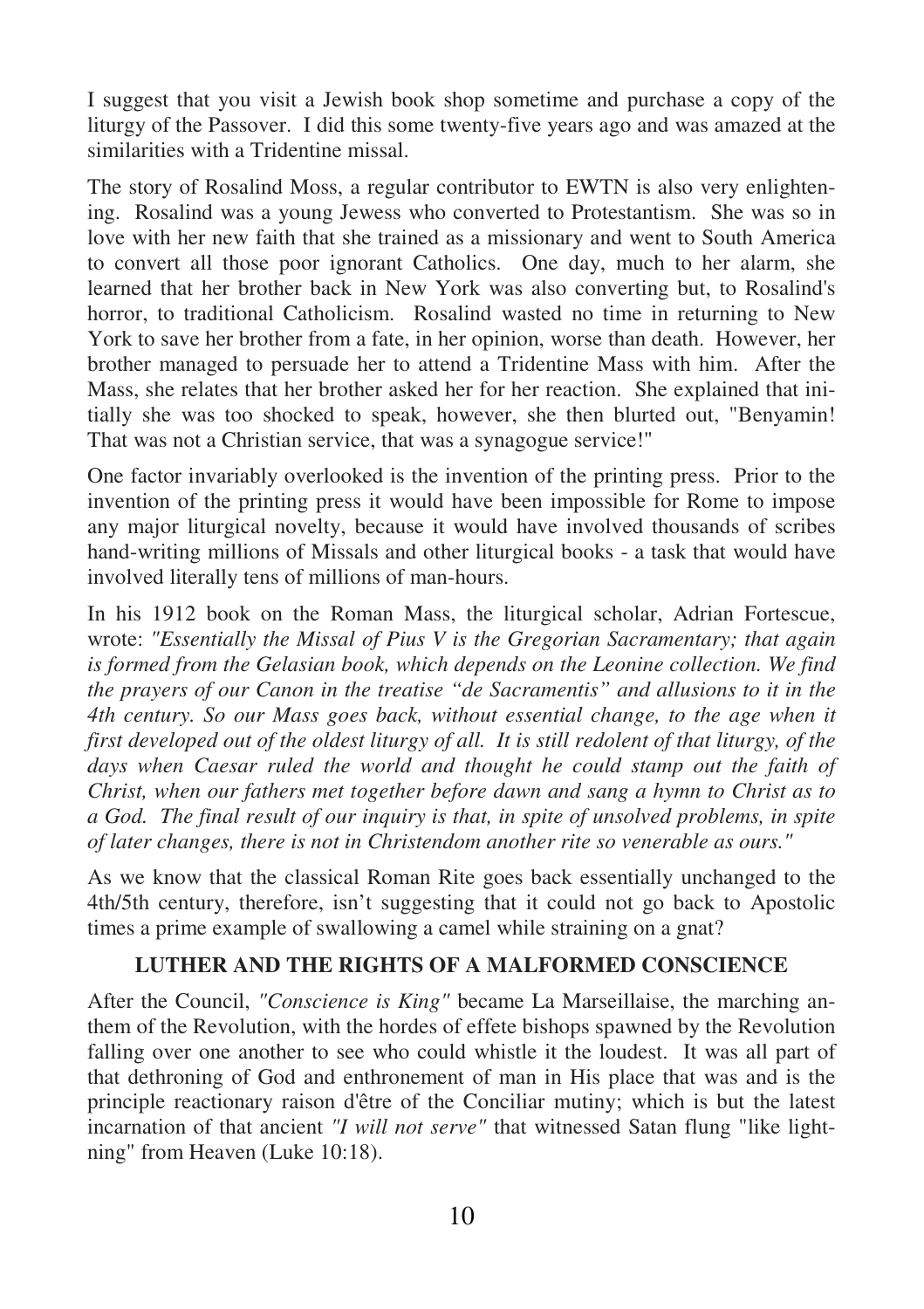We do not have a right to do what an ill-informed conscience dictates. If we did, a Muslim fanatic beheading innocent Christians and sodomising twelve-year-old girls captured in war would have a free pass to Heaven on the grounds that the Koran condones and encourages such behaviour in the name of Allah. Even atheists must act in accord with the natural law that God has written on all men's hearts, or they will certainly be damned.

The Catechism of the Catholic Church is very clear and states unambiguously that a person is morally responsible for acting according to an erroneous, ignorant conscience, and is *"culpable for the evil he commits".*

There is a parallel in man's laws. Imagine you are stopped by a traffic policeman for being well over the drink-driving limit, exceeding the speed limit and running a red light. When you are up before the judge, try saying, *"Well my Lord, I sincerely believe that I drive better drunk than sober, so my conscience is perfectly comfortable with driving recklessly. So, because my conscience is clear, you ought, in strict justice, let me off scot-free."* You may well find that your malformed conscience earns you extra punishment.

An erroneous conscience is not a get out of Hell free card, anymore than it is a get out of gaol free card. Christ Himself states that those who do wrong in ignorance will be punished, howbeit less severely than those who do wrong knowingly - He significantly does not say that they will escape divine retribution.

Human beings clearly have a moral obligation to form their conscience in conformity to truth, divine revelation and the natural law, and not to *deform* their consciences merely to prop up some personal agenda.

# **GREGORIAN CHANT**

It is not "comically inaccurate" to describe the Gregorian chant as music that would be familiar to Christ, the Apostles and the Blessed Mother. Pope St Gregory the Great, who *codified* Gregorian Chant (and from whom it takes its name), was Pope from 3 September 590 to his death in 604. He did not invent Gregorian chant, he merely codified what had been handed down.

Many years ago, I asked an elderly orthodox rabbi what sort of music was used in synagogue worship, his immediate reply was, "It is almost identical to your Gregorian chant."

Again, if we can accept that Gregorian chant is essentially unchanged since it was codified (note: "codified" - not fabricated) in the 6th century, do we not have yet one more example of swallowing a camel and then straining on a gnat? For, if it can remain unchanged for fifteen centuries, why not twenty-one centuries?

God bless: Graham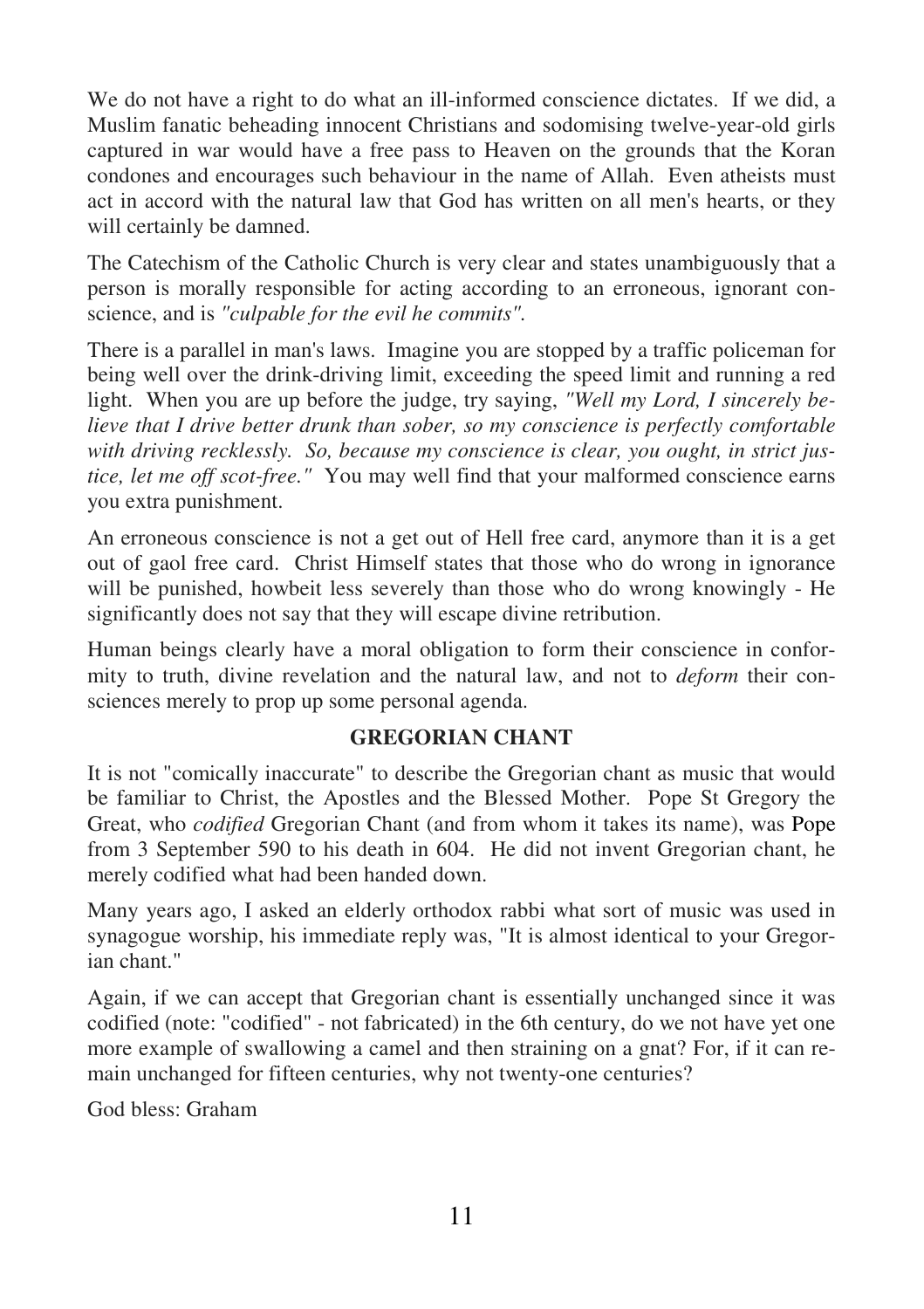#### **COME AND SEE ... WHAT? (By Daphne McLeod)**

#### **Part One 1850-1970.**

When the Hierarchy was restored in England and Wales in 1850, our country was divided into four Dioceses, two in the north and two in the south. Rome appointed four bishops to run these dioceses and the first thing they did was to write a joint pastoral letter urging Catholics to build schools even before building Catholic churches. Money was very short and we could not yet afford both, but the bishops knew Catholic schools were essential if the truths of the Faith were to be taught properly to Catholic children and so ensure the continued existence and growth of the Church in this country.

This worked so well that we soon had the money to build beautiful churches with the congregations to fill them for Sunday Masses. We even had enough money to build seminaries where future priests could be trained to work in the many new parishes which soon started springing up. This steady growth was the direct result of the sound Religious Instruction given in our Catholic schools.

In the late 50s Mass attendance in England and Wales was over 3,000,000 and growing steadily year on year. Today, it is approximately 900,000 and declining year on year. When I was young we were constantly collecting to buy land for more churches and schools, now we are selling our churches and the land they stand on; large seminaries stand empty waiting for non-existent student priests.

If nothing is done, the best we can hope for is that there will be small pockets around the country where the Faith is still practised. Every faithful Catholic must be extremely concerned. It is a mystery of iniquity that our bishops are not concerned. If we were a commercial enterprise instead of the one true Church of God, steps would have been taken long before now. But if the bishops are indifferent, we faithful Catholics cannot be indifferent without putting our souls in jeopardy.

Modern Catechetics carry a very large proportion of the responsibility for the crisis facing the Church in those countries that have replaced sound traditional religious instruction in favour of our bishops' new manmade religion.

Modern Catechetics is the product of the Heresy of Modernism so strongly condemned by Pope Saint Pius X in his Encyclical *"Pascendi"*. So far our bishops show no sign of dropping their Modernists' Catechetics from our schools in spite of the manifestly disastrous results. Our Lord told us that "By their fruits you will know them".

#### **---oOo---**

"Come and See" is the latest Religious Instruction Programme to be approved by the Bishop's Conference of England and Wales for use in Catholic Primary Schools. It covers the first six years of a child's schooling from the ages of four to five years up to 10 or11. These six years are of great importance because they lay the foundation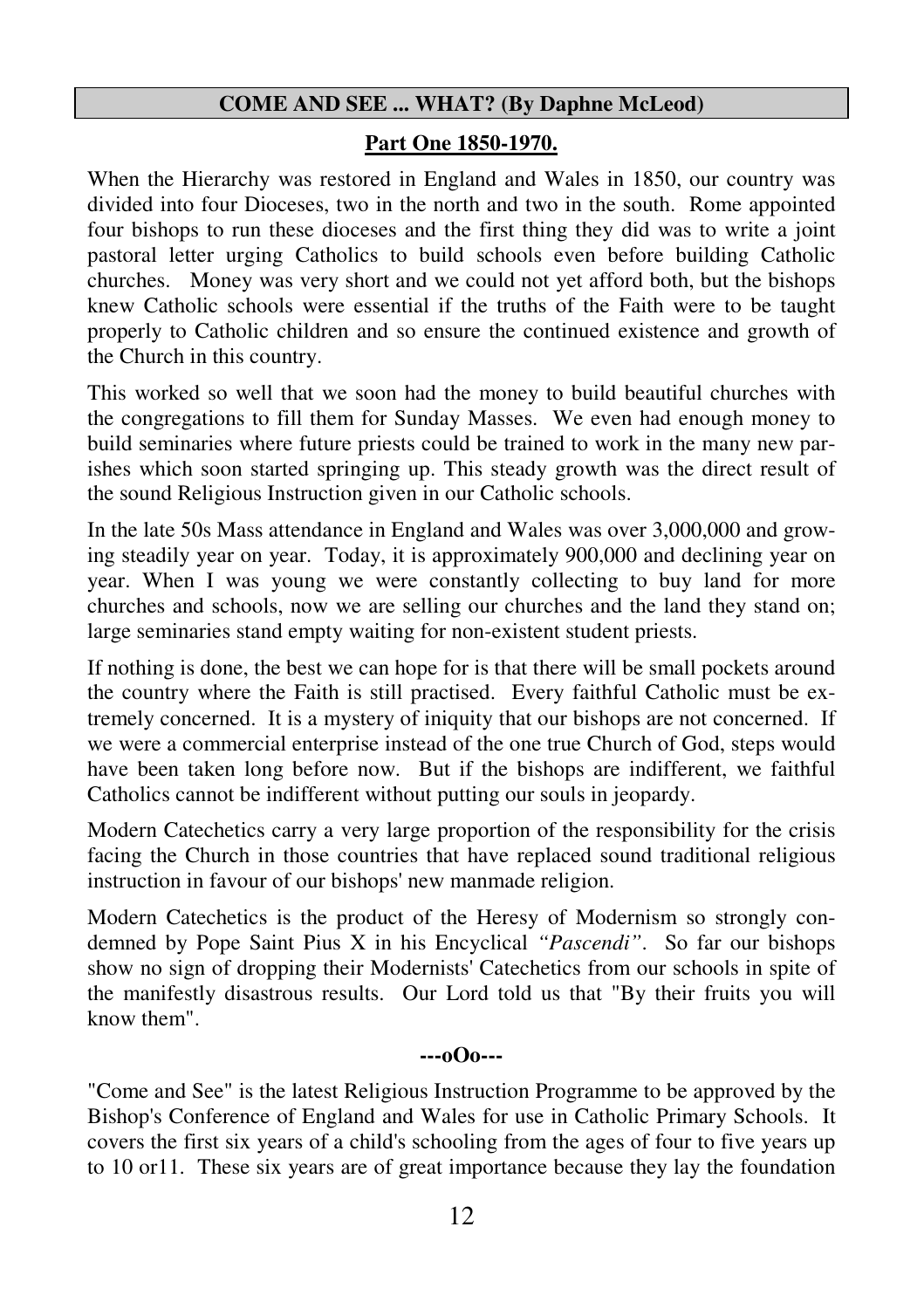for all understanding of Church teaching and because they are often the only years our children spend in a Catholic school.

Therefore one would expect any approved programme to cover the basic doctrines and morals taught by the Church, to give an appreciation of the Seven Sacraments and an understanding of the duties of a faithful Catholic's daily life. "Come and See" has none of these essentials; however it has a Nihil Obstat from Mgr George Stokes, an Imprimatur from the Rt Rev Thomas McMahon, Bishop of Brentwood, and the approval of the Bishops' Conference of England and Wales!

I would like to examine the method of teaching Come and See employs and then the content of this teaching, as both are extraordinarily flawed.

#### **1. Method.**

Come and See uses 23 pages telling trained teachers how to deliver the programme. Then page 46 lists 63 Topics they can use. These include: "Myself, Homes, Birthday, Meals, Holidays, and Treasures," and so on. This is a very longwinded and roundabout way to teach very little, and the time allocated to religious education is short enough anyway.

This method of teaching through topics has been discarded with secular subjects, as direct teaching from a well-informed teacher was found to be so much more effective. And one subject which requires direct teaching is obviously religious knowledge as no child is going to be able to discover it for himself from any secular topic.

#### **2. Content**

One can only give a few examples of the omissions and errors in Come and See, as listing them all would need a series of books as extensive as Come and See itself.

Page 65 Book 6 discusses Baptism merely as merely *belonging,* with no mention of Original Sin. As the Fall is not taught, talking about Original Sin would be meaningless in any case.

On page 53 we read that Isaiah told the Israelites that the Messiah would *"rescue them from people who threatened them"*! Not seemingly from sin and hell, and to teach us the way to Heaven (The Penny Catechism).

Page 41 says that pupils are encouraged to learn about other religions and *"gain insights from them"*. One may legitimately question what insights are found in false religions that cannot be found in Catholic teaching.

Sanctifying Grace - Supernatural Life is never mentioned, though we live by Grace! There is no mention of the Blessed Trinity and although the Sign of the Cross is taught the Gloria is not. Neither is there any mention of our immortal souls, made in the image of God with intelligence and free will.

On page 102 we are told to prepare for Christmas when Jesus became a "human person"! Here we have the bishops promoting not just heresy, but heresy on stilts. Not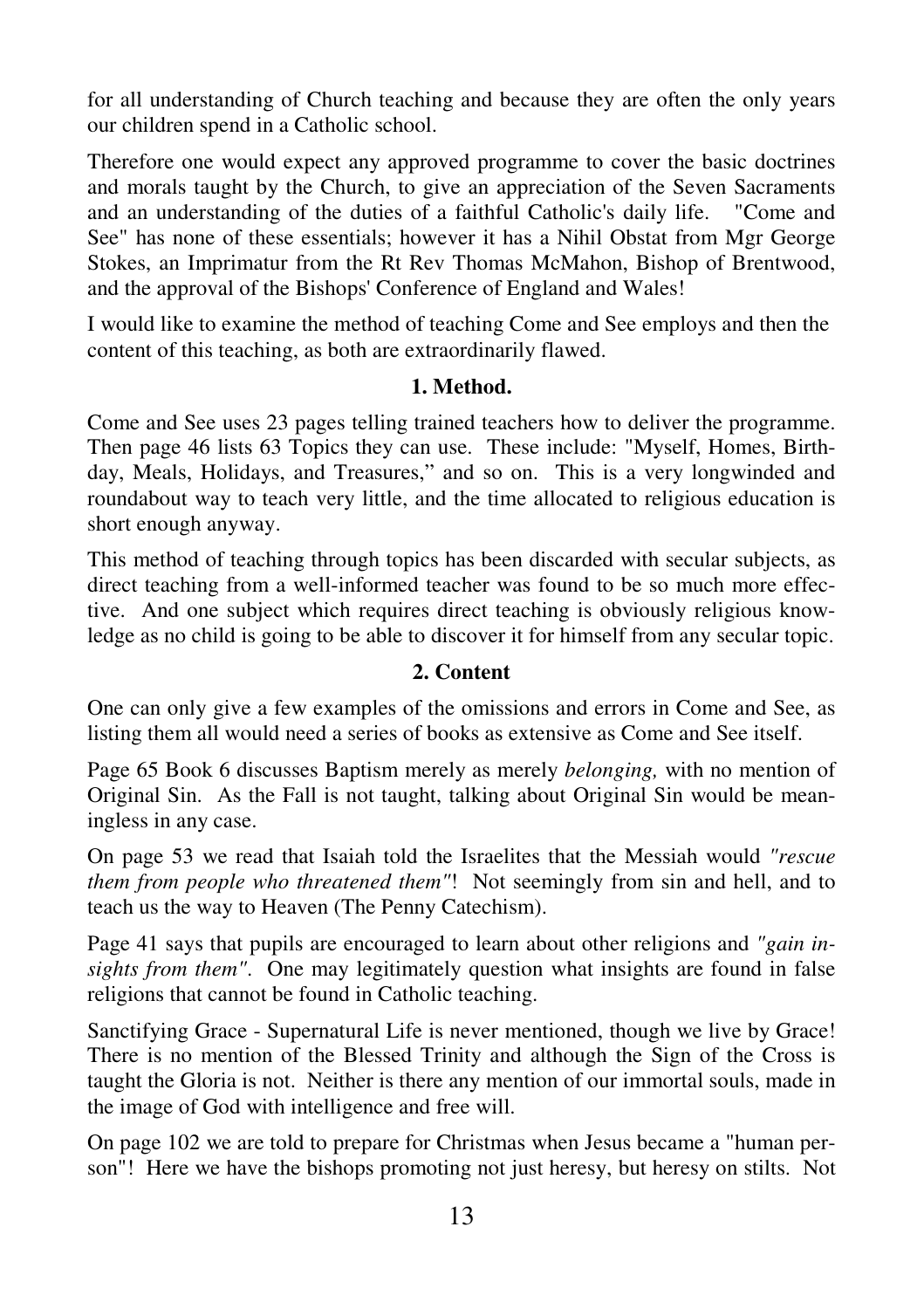even the Arians went that far. For the Arians, Christ was some sort of special spiritual creation, formed before the making of the world. Even they would have regarded as blasphemous the statement that Christ became a "human *person*". Indeed, even today's Jehovah's Witnesses regard Christ as more than just a "human *person*".

Christ had two natures (God and man), but He was always one person (God, the Second Person of the Blessed Trinity). Indeed, this is precisely why the Church calls Mary the Mother of God, to protect the truth that Christ, i.e. the *person* of Christ, was God, and not a human *person*.

The motivation behind the promotion of the heresy contained in the phrase: "Jesus became a human person" is obvious. With these five words the bishops strip Christ of His divinity, for everyone of us can claim to have become a human person at our birth. This sits perfectly with their Modernist agenda. Now you also know why our bishops do not want us to genuflect at the words "Et incarnátus est" in the Creed, the simple truth is that Modernists do not believe that Christ was God.

Jesus is, was and always will be a divine person, the Second Person of the Blessed Trinity. True he became man (that is what we mean by the Incarnation) and so now has two natures - divine and human - but he never became two people, which would be schizophrenic.

One could list many more examples, but this should give you enough to see this programme is not suitable for use in Catholic schools that, obviously, ought to be teaching the truths of the Catholic Faith.

# **No Change There Then - What a Surprise ... Not**

I have now met our new Bishop, His Lordship Richard Moth, previously Chaplain to the armed forces and now Bishop of Arundel and Brighton. The Parish put on a free lunch and it was well attended, though as it was a weekday the workers were not represented

Most were of my generation or a bit younger and have adult children who have lapsed, which breaks their hearts. I have discussed the appalling Religious Instruction in Catholic schools with most of them and no one has disagreed with me, so I assumed they would take this opportunity to raise the matter with their new bishop. However, I watched him from my corner move to one group after another, joking and laughing as if all were well and no one mentioned the matter so close to their hearts even though they were now in contact with the one person who could put it right!

Eventually he reached the corner I was sitting in and after introducing myself and the usual pleasantries, I asked him very politely what he was going to do to make the religious Instruction in Catholic schools more effective. He replied that he agreed with me that things were a bit awry in 1970 but he maintained that it was much better now!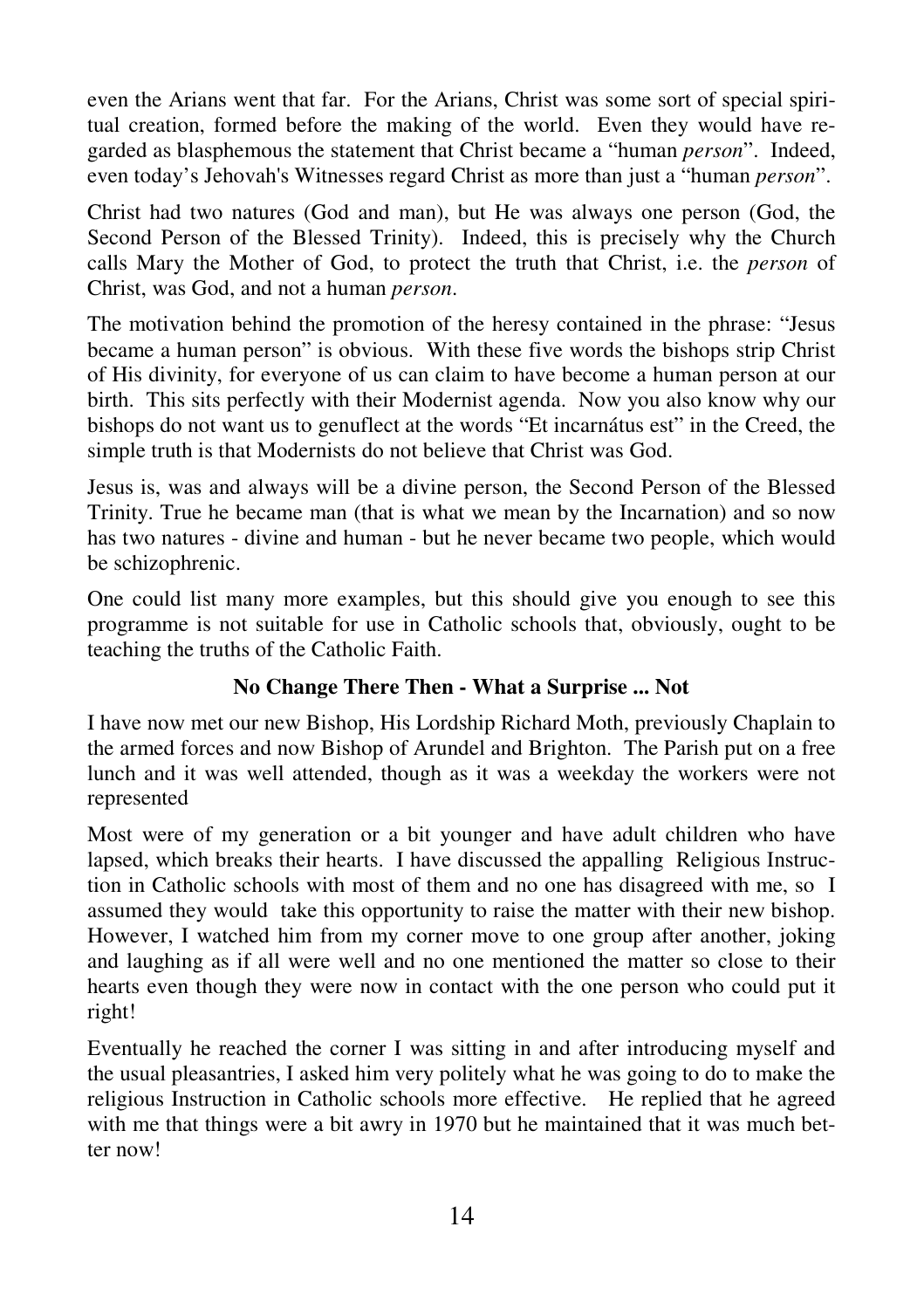Really? No sound Catholic Religious Syllabus has been issued, no good Catholic textbook has been approved, no courses for teachers of R.I. have been set up indeed nothing has been done at all to address this problem. Official statistics show that the number of Catholic school leavers lapsing has continued to rise and is now around 96%. Modern R.I. is so destructive of the faith of our children that they would be better off going to state schools.

Obviously Bishop Moth had no evidence to substantiate his claim. It was just wishful thinking on his part which gives him an excuse to do nothing. He didn't stay talking to me after that.

Please pray that somehow someone will make all our Bishops aware of the price they will one day have to pay for their betrayal of our children and their failure to do their God-given sacred duty.



# **CALL TO ACTION**

Write to your bishop and protest against the teaching of blasphemous heresy in Come and See to our children. Lament in the clearest possible terms this barefaced betrayal of parents' trust.

And if you value the faith of your children and your grandchildren, get them out of the corrupt Catholic schools and either home school them or send them to good state school and catechise them yourself. Encourage others to do likewise.

#### **WHEN DID CATHOLICS ABANDON MILITANCY FOR FLOWER POWER? By Graham Moorhouse – with acknowledgement to the late Michael Davies**

History has numerous examples of Catholics resorting to arms to defend themselves and their altars. One could, for example, cite the 700-year war, the Reconquista, the Spanish fought to free themselves from Islamic aggression and occupation, a war finally won by Queen Isabel and her Prince Consort, Ferdinand. To be defeated by a woman must have been a real kicker, given that the Koran is very emphatic that women, including Muslim women, are seriously inferior to men.

One could cite numerous examples of Catholics willing to defend themselves and their altars when backed into a corner and left with no other option. Indeed, had our forefathers not had this courage, Europe would now be under the cruel bondage of Islam, with beheadings, floggings, amputations and stoning laid on as free public entertainment in our squares and car parks for the titillation of sexual sadists and psychopaths.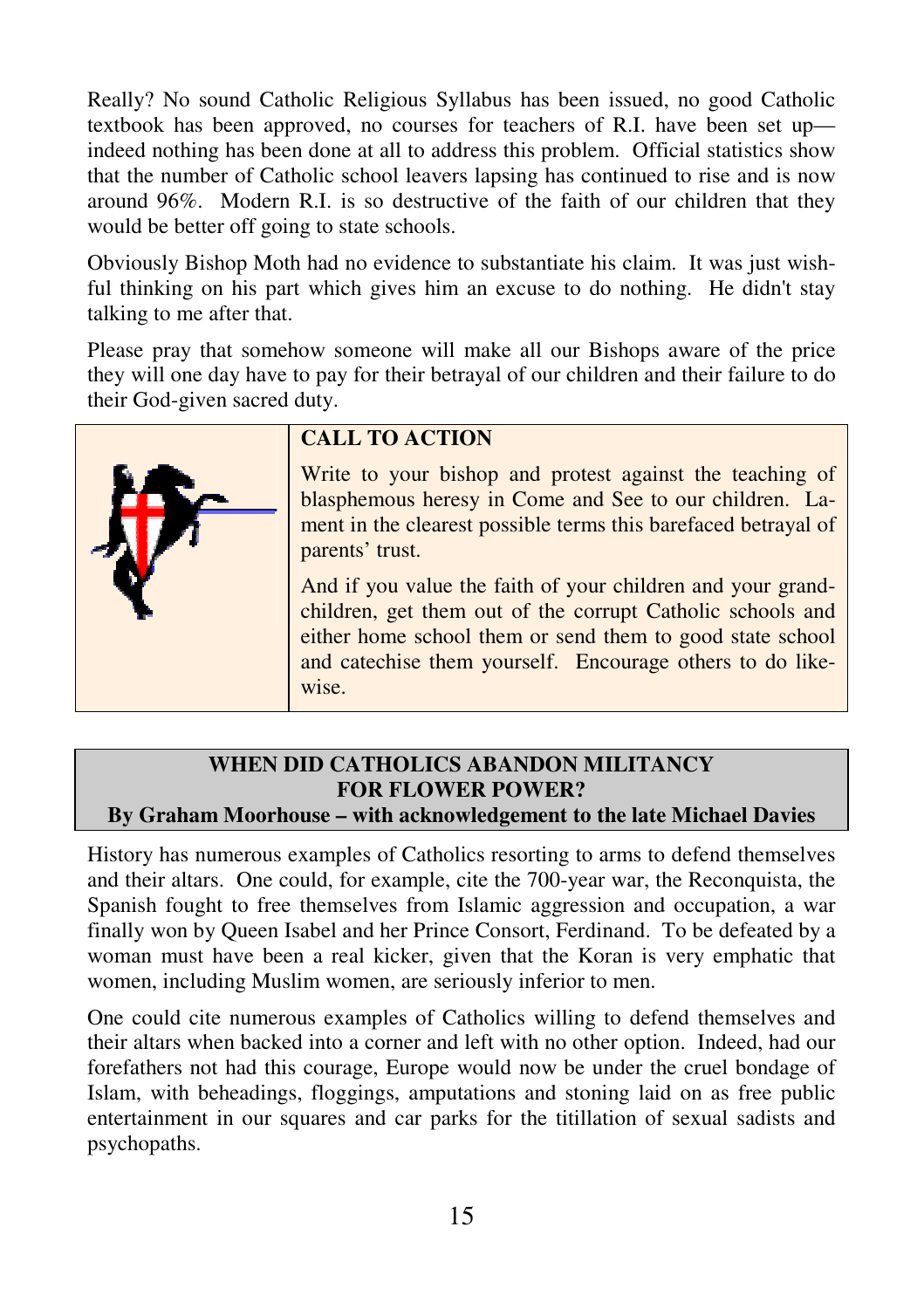

In this essay I am going to concentrate on the sacrifices made by the Vendéans during the French Revolution; these Catholics sacrificed everything, including their lives. The blood of martyrs such as the Abbé Nöel Pinot and the sacrifice of the Vendéans played a major role in the restoration of the Church in France.

Contrary to the spin of the zeitgeist, the French Revolution was at core an anti-Catholic uprising plotted and fostered by Freemasons, indeed, Masons boasted that the Revolution had been planned in their lodges.

On the 2nd November 1789, barely four months after the Revolution had started, the Church's possessions were nationalized. The justification was so that they could be "placed at the disposal of the nation." The Archbishop of Aix en Provence, protested that the Church's wealth had

been given for clearly defined purposes, including the maintenance of hospitals and schools; and he declared that the proposal jeopardized the entire social and educational systems of France. The Archbishop was proved right: for by 1847 the number of hospitals in France had been almost halved and there were only twelve thousand students in colleges. There had been over four times as many under the Catholic monarchy. The poor suffered terribly as a result of the end of monastic charity and the confiscation of endowments established for the relief of poverty.

Three months after the nationalisation of Church property, monastic vows were outlawed and the religious orders suppressed. A life dedicated to God through prayer was considered to be useless by the atheist intelligentsia and of no value to society.

Five months later, a bill to take the Church into state control, entitled "The Civil Constitution of the Clergy" was passed, which denied the Holy See any power over the Church in France, which was to become no more than a state agency. Bishops and priests were commanded to swear an oath of loyalty to the Constitution under pain of losing their offices if they refused. All who refused and continued to exercise their priestly functions would be prosecuted.

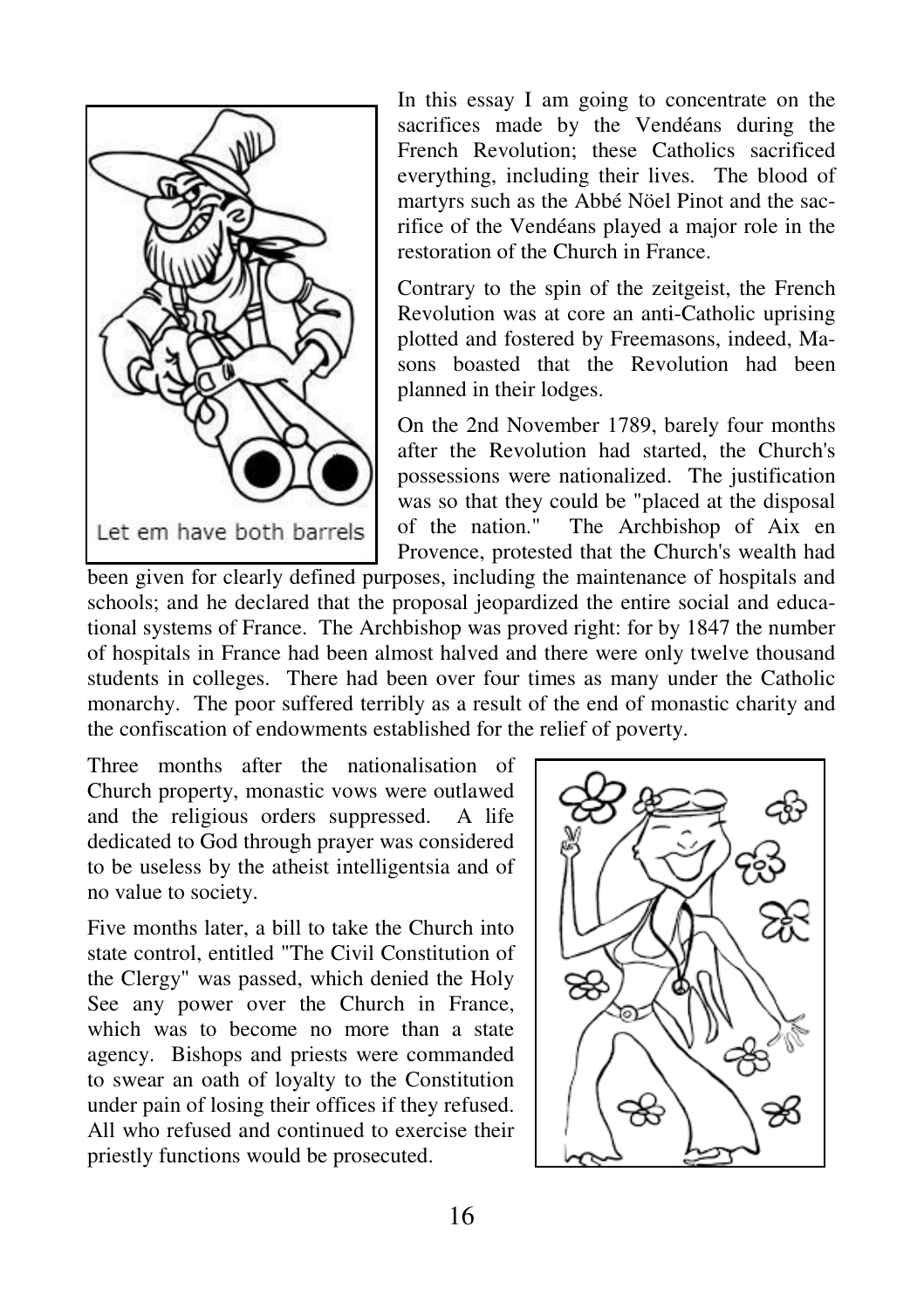The last straw for both the priests and people of the Vendée was the requirement that all the clergy must take this oath of loyalty to the Revolutionary Constitution. Only one in six of their clergy took the oath and, of those who did, many recanted. The fact that five out of every six priests refused to take the oath is truly amazing given that a refusal to do so meant immediate impoverishment. Clergy who took the oath were called "*juring clergy*", "*jurors*", or "*constitutional priests*". Those who refused the oath were the non-juring clergy, or non-jurors. The word "juror" is derived from the French verb "jurer," to take an oath.

Out of 125 French Bishops, 118 refused to take the oath. The Bishop of the suppressed Diocese of Senez declared "… If God wishes to test His own, the eighteenth century, like the first century, will have its martyrs." The juring clergy were referred to by the Vendéans as "*intrus*" (intruders), usually abbreviated to "*truts*" or "*trutons*". One can well imagine the distain with which this word would have been spat out by the French.

Resentment towards juring priests in the Vendée was so great that they frequently needed an armed escort to conduct them to their installation through crowds of parishioners shouting: "Ne jurez pas, Ne vous damnez pas!" (Do not take the oath; do not damn yourself!) When a juring priest was able to take possession of his new parish, he would find that his predecessor had removed all the sacred vessels, Mass vestments, and keys. What the priest could not take with him, the people hid. Juring priests were hooted at, jeered at, and even kicked when they appeared in public. The faithful would not assist at their Masses as they considered their church to have been profaned by their very presence. When a juring priest was installed as the parish priest of May-sur-Evre, he was followed into the church by women, who scrubbed away every trace of his footprint from the stone floor. Assisting at the Mass of a juring priest was considered to be an endorsement of the Revolution. No Catholic wanted to be seen in the presence of a juror, since he was considered to be the carrier of a spiritual plague. Children who made their First Communion with them were said to become "food for the Devil."

Parents of newly-born children would refuse to have them baptized by juring priests and would have to be literally marched to the church at gunpoint by National Guards, who would act as godfathers, since no one else would be present. National Guards also had to act as servers, crucifers, or candle-bearers during the Mass, as the sacristan and altar boys refused to be present. The position of the *intrus* was not helped by the fact that the non-juring curé would often remain in or near his parish, usually hiding in the home of a parishioner. He exhorted his people to resist the government and the *intrus*, and offered Mass for them in secret. Another means widely adopted to outwit the *jurers* was to multiply the already numerous and very popular local pilgrimages. The faithful would march along the country lanes, usually at night, to pray at roadside shrines and chapels, where, by a happy coincidence, they would happen to meet their non-juring curé, who would administer the sacraments to them.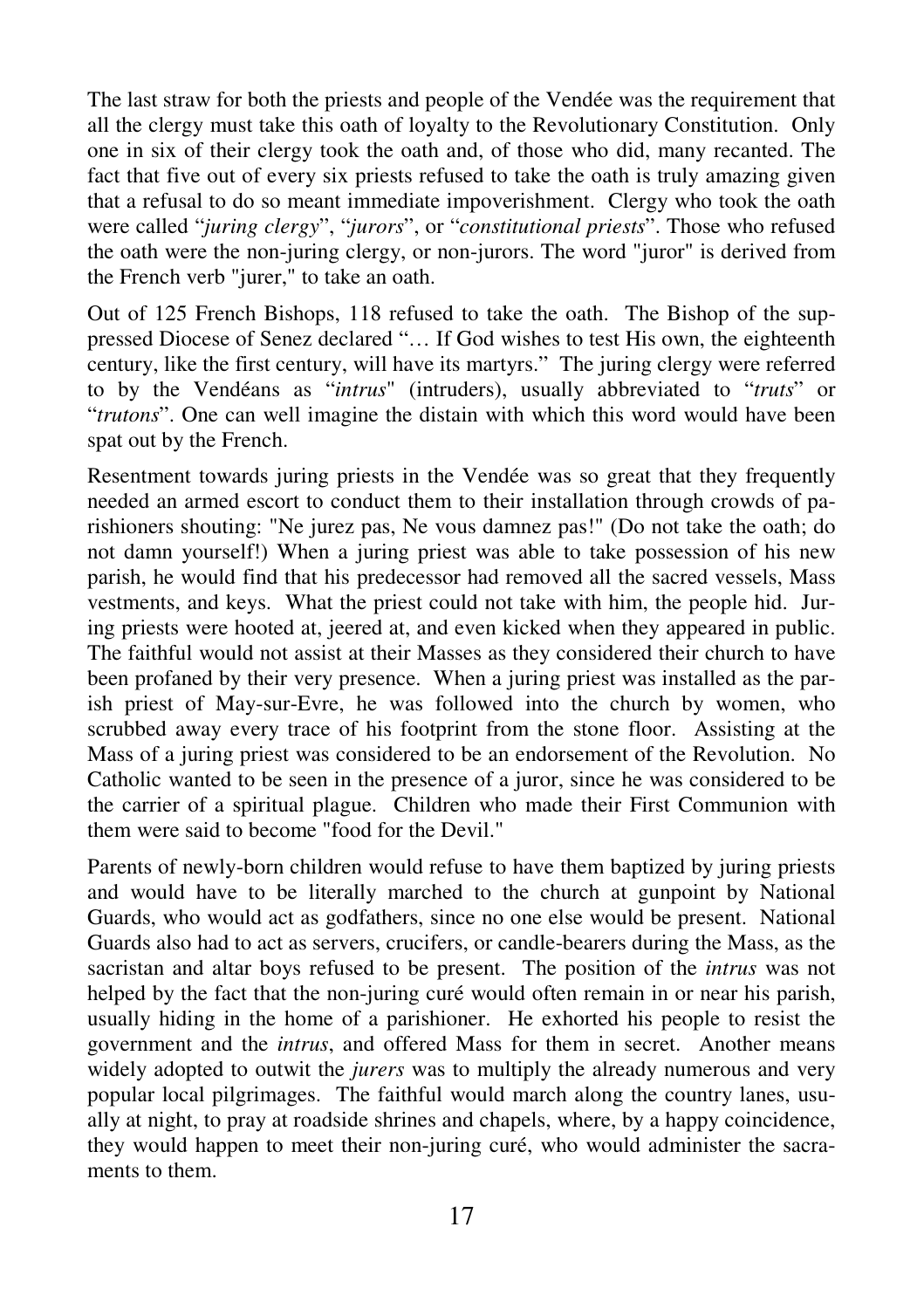At Vieillevigne in the district of Clisson, an attempt was made to force the nonjuring Curé to take the oath. His parishioners reacted so violently that the authorities found it necessary to declare martial law and mobilise troops. Peace was restored without recourse to arms, and the authorities prudently decided to allow the nonjuring curé to remain in his parish.

. One bishop wrote to his clergy, "*When you are deprived of your freedom and can no longer exercise your duties, you must exercise them in secret. ... You will still retain all your obligations to your flock, but you will fulfil them in the manner which God deems most fit."* The missionary order founded by Saint Louis-Marie Grignion de Montfort (1673- 1716), was particularly active in persuading the faithful not to accept the juring priests. The preaching of this saint and his priests had played no little part in ensuring that the Vendéans were among the most fervent Catholics in France.

2 May 1791 - at Saint Christophe de Lignerons a priest who had taken the oath was confronted by hostile parishioners when he arrived with a military escort. A fight broke out and a young peasant named Barillon died on the bayonets of the National Guard. Barillon is honoured as the first martyr of the Vendée.

22-24 August 1792 - what is considered the first battle in the uprising of the Vendée took place in Bressuire, when outraged peasants attempted to prevent the eviction of a convent of nuns. Armed only with clubs and farm tools, the Catholics were slaughtered by the well-armed National Guard. One hundred peasants died, five hundred were captured, and most of these prisoners were butchered in a truly barbaric manner. The National Guard, known as the Blues, *les Bleus*, cut off the ears from the corpses and pinned them to their hats as cockades, in mockery of the white cockades worn by Catholics.

The republican authorities made an effort to show leniency at the trial of the surviving peasants. They were told that they had been betrayed by their leaders and needed only to shout "*Vive la Nation*" to be freed. "No Monsieur," they replied, "our officers have not betrayed us; we will shout *'Vive le roi'*." Napoleon himself commented on this trial in his memoirs, remarking: *"They died courageously. A long war was to result from the heroism of these brave peasants."* Indeed it was: in the ensuing war something in the order of a quarter of a million Catholics gave their lives for the Faith: some on the battlefield, but many more were slaughtered in cold blood.

 $-0$  $0$  $-$ 

Now compare the reaction of the Catholics in The Vendée to apostate clergy with our reaction today to our own faithless post-Conciliar traitors, be they cardinals, priests or bishops. We seemingly never grow tired of licking their boots; we applaud them at the drop of a hat, and throw coins into the coffers whenever asked. We are rotten with worldly respect and terrified of appearing zealous for Christ. Yet the clerics we are dealing with are far worse than the juring priests in France. At least they were acting under duress and many signed the oath because they saw it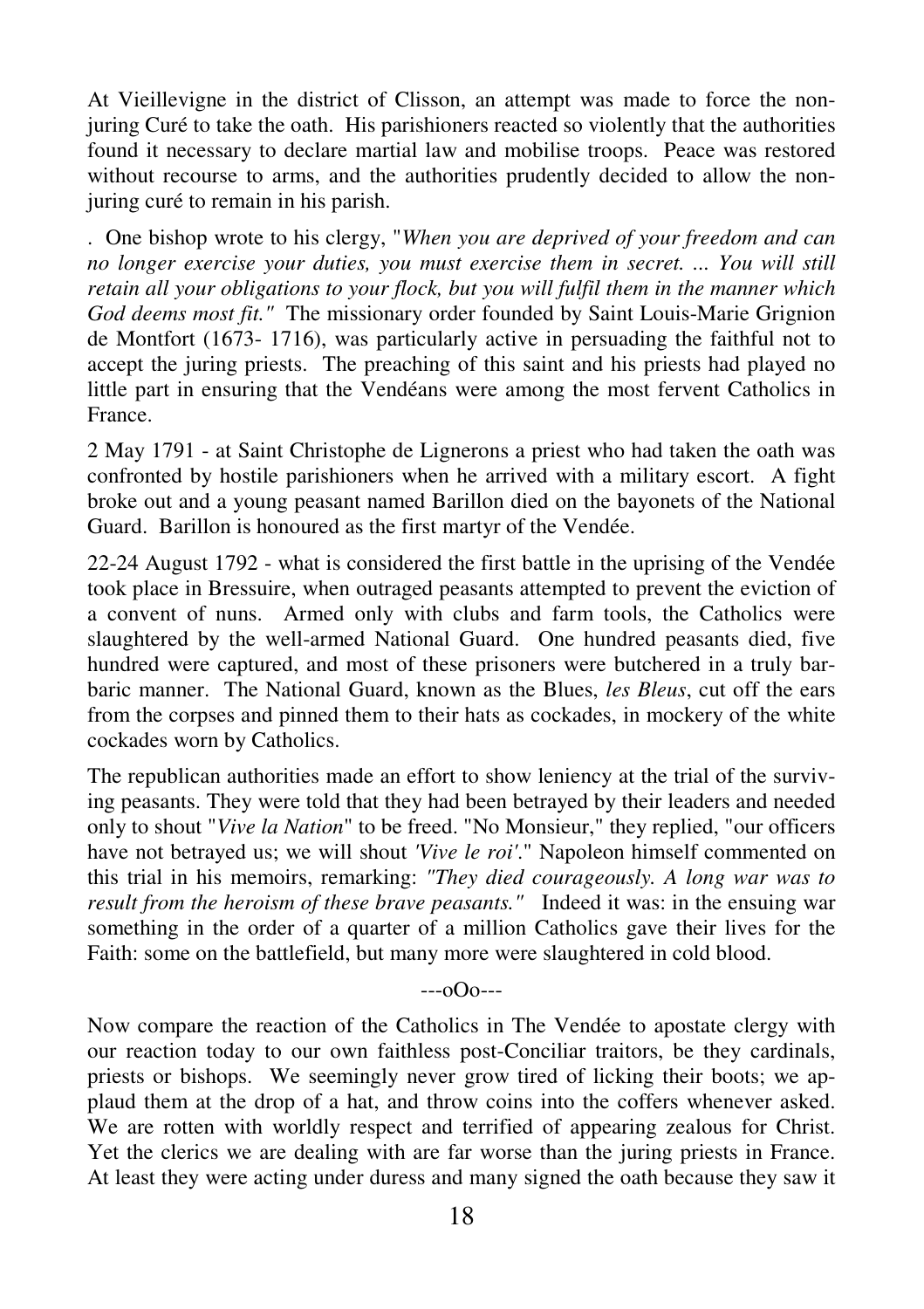as the only way they could continue to minister to their flocks. What excuses have our traitors for scourging Christ anew in His body the Church?

There are of course a handful of honourable exceptions: Michael Matt (the editor of the Remnant) relates how his father would stand up at Mass and loudly denounce the priest as a heretic, before leading his entire family of some ten children out of the church, followed at the rear by his wife, undoubtedly with a baby in arms. All ten children practise the faith today. If we had had a thousand such men in England, how different would the Church be today?

We need to love our Blessed Savour enough to care deeply about the wounds being afflicted anew on His Body by the traitors within the gates. When a priest like Michael Howard, for example, invites the sodomy-promoting cleric, Timothy Radcliffe, to address our young people, we should be beside ourselves with holy rage!

We should take a leaf out of the book of the Catholics of the Vendée and treat the enemy within intent on destroying the Church with *undisguised* hostility. Do not make them welcome in your home, do not allow them to baptise your children or marry your daughters. Do not allow your sons to serve their Masses, indeed, avoid their Masses entirely. And above all, don't put a brass farthing into their collection plates. If your bishop doesn't allow the Faith to be taught in his so-called Catholic schools, why on earth would any genuine Catholic want to contribute to his coffers, let alone his education fund?

Most importantly, let these snakes in the grass know why you are so acting. Make a New Year's resolution to protest at least twelve times a year, either in person or by letter. Write and tell these post-Conciliar Judases why you are not putting any money in their plates. Tell your bishop why you will not have your sons and daughters confirmed by him, or allow your children to attend his corrupt schools. Get up half an hour early on a Sunday and take your family to a church served by an orthodox priest, and let the quisling modernist know why he will not be seeing you at Mass. Seek to motivate others to become equally militant.

Yes, of course it will sometimes need courage, but courage is one of the gifts of the Holy Ghost. And you will not need anything like as much courage to confront an apostate priest or bishop as you will to confront Our Lord at your day of judgement when He asks you why you were apathetic in the face of widespread apostasy.

How do you recognise the faithless traitors in dog-collars? Most genuine Catholics have a nose for this sort of thing and are able to say with confidence *"No. I know that is not true. I know the sound of The Good Shepherd's voice, and that is not it."* I would suggest one other simple test: if he allows the Tablet to be sold in his church or cathedral, he clearly lacks any real, personal, genuine commitment to the Catholic faith and, if he is in bed with the enemy, he *is* the enemy. Can you seriously imagine St John Fisher, for example, facilitating the sale of an anti-Catholic rag in any church over which he had control? One has merely to pose the question to know the answer.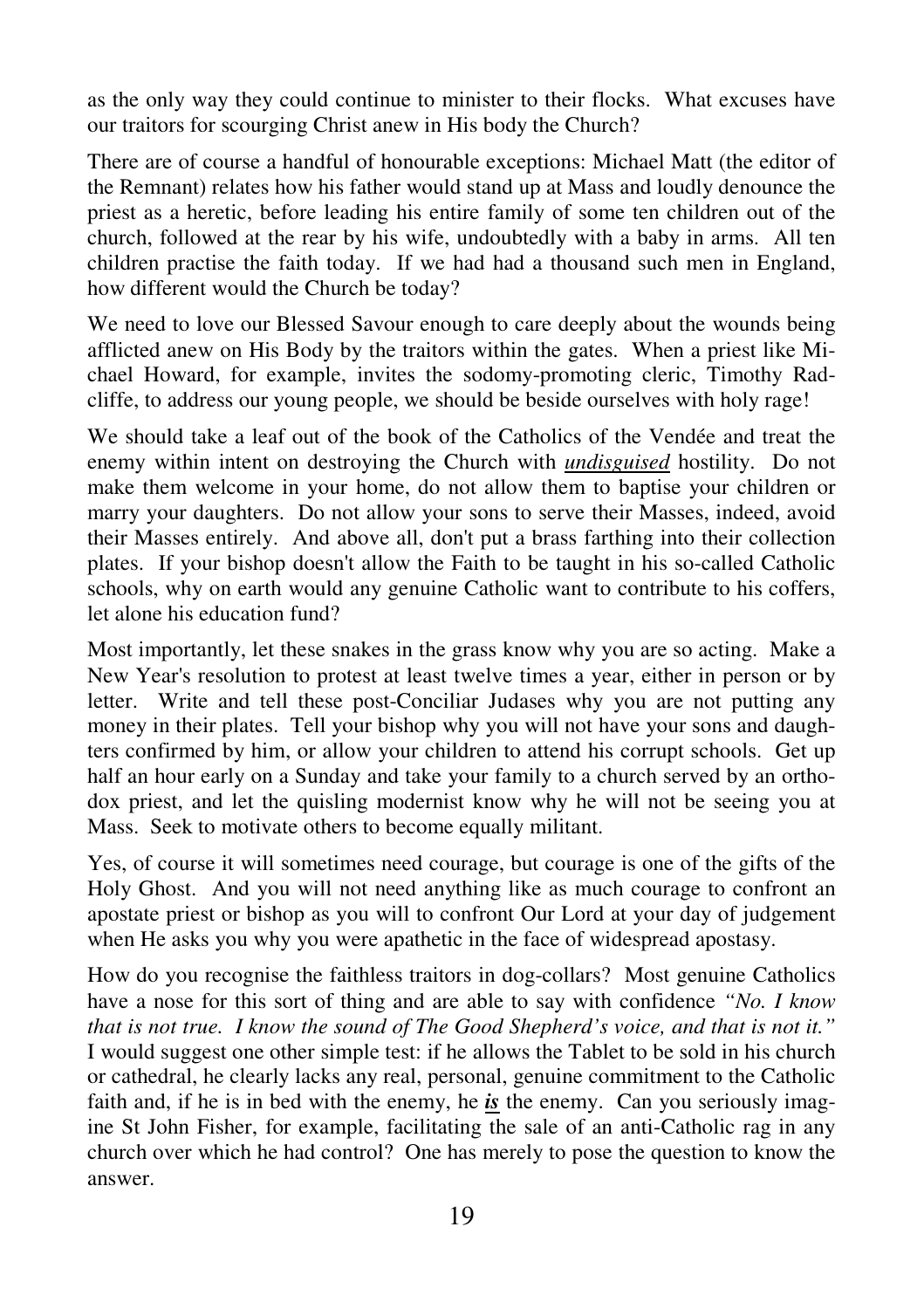# **Postscript**

#### The Victory of the Vendée

In 1801 Napoleon signed a concordat with the Holy See. This Concordat was presented to the French legislature in April 1802 and was passed almost unanimously; complete religious liberty was restored to Catholics throughout France - This triumph was fittingly described as the "Victory of the Vendée."

# **QUOTE**

In the valley of the compromisers and appeasers, anyone who even whispers the truth will sound strident.

#### **CRITICISING THE POPE - By Don McGovern**

No genuine Catholic can enjoy criticising the Pope. However, adult Christians sometimes have a clear duty to do that which they do not enjoy. Bishop Schneider recently pointedly stated that Christ had said to Peter, *"Upon this Rock I will build my Church,"* he had not said, *"Upon this Rock I will build your Church".*

Can Catholics legitimately criticise the Pope? There are a couple of factors that muddy the water. Catholics have endured 400 years of anti-Catholic abuse, much of it aimed at the pope. When the Holy Father is being mindlessly abused by Protestant or secular bigots it is only natural and right that we should close ranks around his person. Another complication: we were blessed with exceptionally wise and holy popes for the couple of hundred years preceding the Second Vatican Council, so admiration for the Pope's person had became the default mode of most older Catholics.

Liberals, of course, will get on their high-horses if you criticise Francis, but that is sheer humbug; liberals were always sniping at Benedict XVI and I know of chanceries who couldn't wait to get his picture down even before his resignation took effect. In reflecting on this issue, one can safely ignore the rank hypocrisy of the liberal establishment.

If one considerers this issue from an historical perspective, one discovers that this exaggerated reverence for the person of the Pope, as opposed to his office, is a fairly modern phenomenon. We have, for example, St Paul's statement, recorded in sacred scripture, that he opposed St Peter publicly to his face, because Peter was causing scandal. And St. Peter Damian, for another example, described Pope Benedict IX as "feasting on immorality"; Pope Victor III, wrote of the same Pope, "... his rapes, murders and other unspeakable acts of violence and sodomy. His life as a pope was so vile, so foul, so execrable, that I shudder to think of it."

Someone has pertinently written that during the Spanish Inquisition one could call the pope a donkey's arse and the Inquisitors would have been indifferent, but suggest that the Pope had no authority to rule the Church and you may well find that your collar was being felt.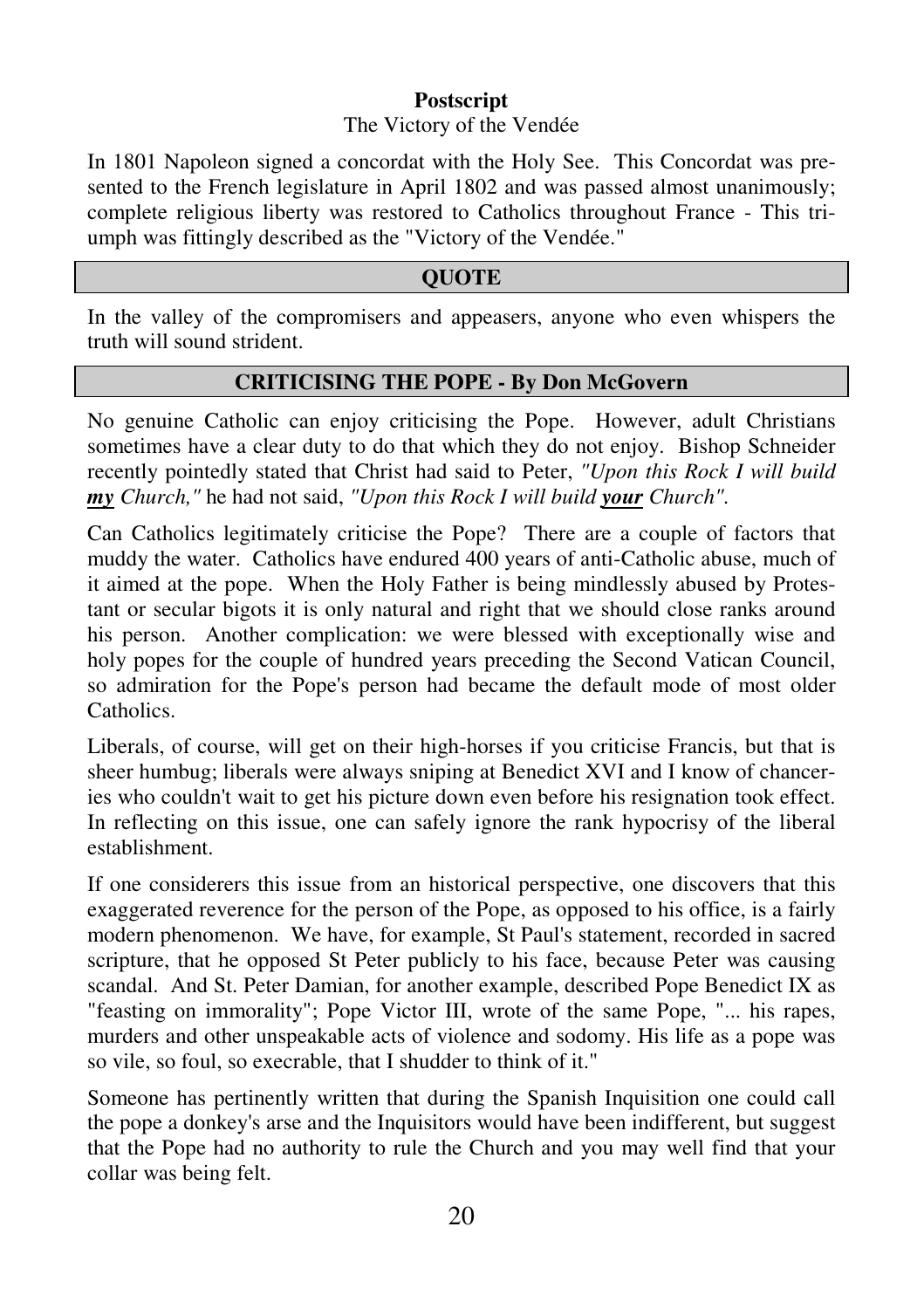So it would appear that examining this issue from the point of view of Scripture, tradition, the saints and common sense, Catholics have never considered the Pope above criticism, and even, on occasions, condemnation. In addition to tradition and common sense, we also have the witness of Heaven. Three times within a mere 127 years Our Heavenly Mother has compassionately warned the faithful of a coming *diabolical* disorientation of the Church *starting at the top*: La Salette, Fatima and Akita.

The pope's authority is supreme, but not absolute. Only God's authority is absolute, and only God has the right to command *absolute* obedience. Catholics have, of course, a duty to obey the pope, but the pope also has a clear duty to make obedience possible. Just as we have a duty to obey our parents, but if your father ordered you to strike your mother, obedience would become impossible! In this example, your father has made your obedience unthinkable, therefore the sin of "disobedience", would rest on his shoulders, not yours.

To paraphrase St Thomas More, "I am the Pope's good servant, but God's first." Some will argue, and I fear that I might have done so myself at one time, that one cannot separate the two, but a deeper knowledge of history clearly demonstrates that there have been numerous occasions when Catholics have had to be more discerning. And *facts* ultimately trump all theories.

## **SAURON'S SYNOD**

#### **By Graham Moorhouse (With acknowledgement to Christopher Ferrara and the Remnant)**

The day that Pope Francis was elected many genuine Catholics had the gut feeling that this was bad news for the Church, events since have merely compounded this instinctive foreboding. Among the "events since" is the knowledge that his election was plotted behind closed doors by such well-known heretics as Cardinals Kasper and Danneels.

His weird encyclical on "bananas, budgies and butterflies," Laudato si, (hopefully written on recycled paper) published at a time when adult Christians were being beheaded and children as young as twelve were being raped and sodomised in the name of Allah by the adherents of a resurgent Islam, made this choice of subject even more bizarre. This encyclical at best canonized highly contentious science and at worse mindlessly endorsed a secular scam of monumental proportions. The encyclical clearly demonstrated that this Pope, at best, is utterly clueless as to what the office of pope is all about, or, at worst, is a megalomaniac who is perfectly happy to prostitute his office as a bully pulpit to further some nefarious personal agenda and/or to suck up to the Zeitgeist.

Neo-Catholic spokesmen were soon poring over this encyclical, looking for any glimmers of redeeming orthodoxy ... or even mere common sense, for that matter.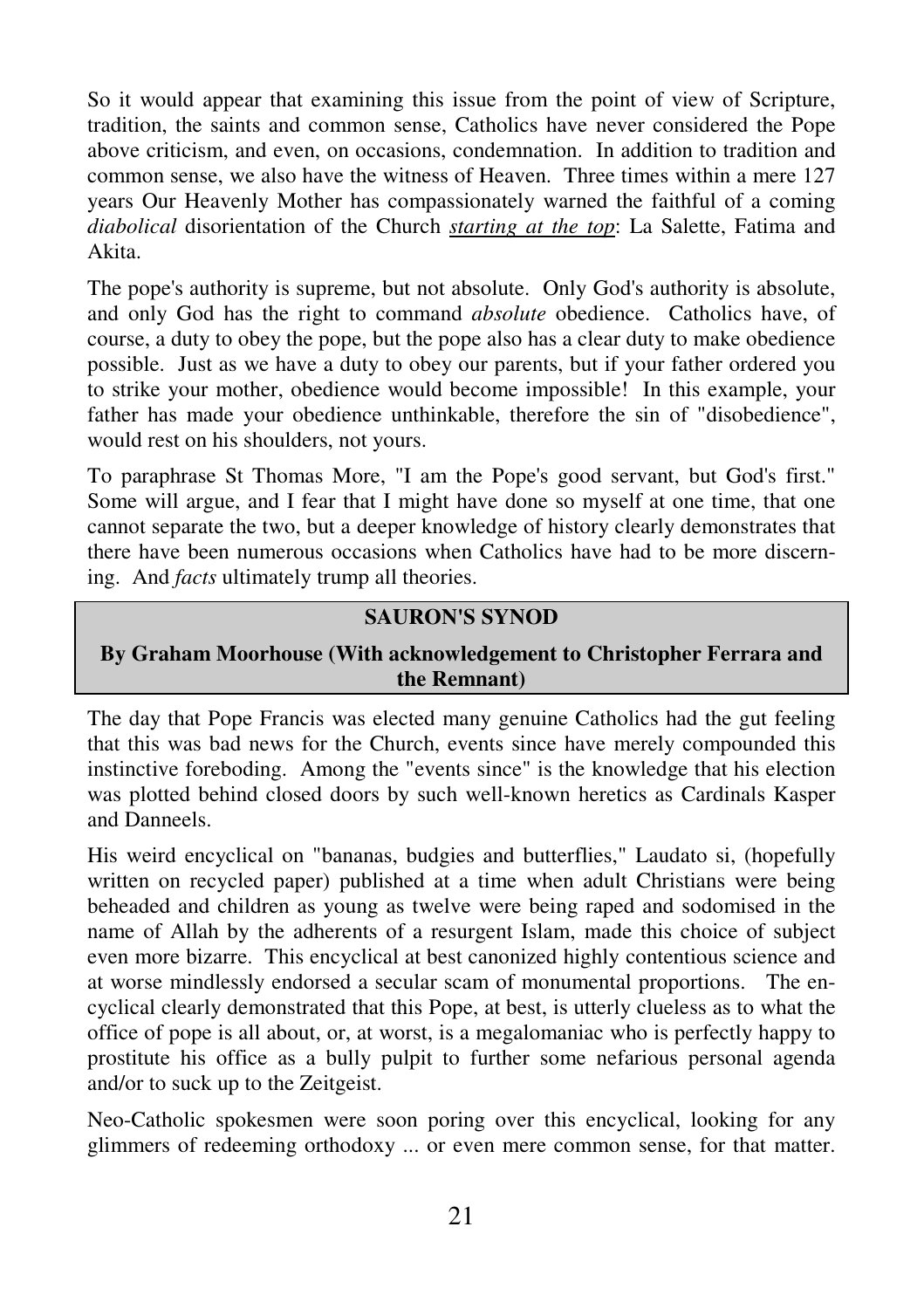But what sane man gets down on his hands and knees to grope barehanded through a pile of steaming manure looking for a jelly baby to eat?

Add to this the fact that genuine Catholics are also deeply scandalised, and rightly so, by the recent scam misnamed the Synod on the Family that took place in October. We can console ourselves just a little by reflecting that a synod is not in itself part of the ordinary or extraordinary magisterium of the Church. In truth, the very fact of a universal Synod of Bishops (as opposed to the local gatherings seen from time to time in Church history) is just another novelty to add to that ever growing mountain of wacky post-Conciliar novelties already foisted on the Church.

A second fact from which genuine Catholics may draw a little comfort is that the synod was so blatantly rigged that it had lost all credibility even before it opened its doors. If you are tempted to believe that it had anything to do with the family, you really do need to check what they are putting in your coffee. On the contrary, it had everything to do with Pope Francis and his inner cabal pushing their heretical agenda of Holy Communion for unrepentant public adulterers and sodomites.

Unsatisfied with the composition of the synod resulting from the delegates nominated by national bishop's conferences, Francis stacked the synod in his favour with no fewer than 45 heretical prelates. These included the usual well-known Modernists such as Kasper and Danneels, the latter, a man infamous for protecting clerical paedophiles (i.e. predatory sodomites). Thus Francis ensured that no matter what the *elected* Fathers wanted, his private cabal of boot-lickers could block a 2/3 majority in favour of a clear restatement of Christ's teachings on marriage and/or sodomy. Heaven forbid that the synod should say anything Christ-like, such as: *"Whosoever shall put away his wife and marry another, committeth adultery against her. And if the wife shall put away her husband, and be married to another, she committeth adultery"* (Mark 10:11:12). They are modern churchmen and far too sophisticated for any of that sort of harsh, judgemental, unmerciful malarkey that Christ, unfortunately, regularly used to spout.

Here we had the worst of both worlds: a democratic smokescreen to give legitimacy to an autocratic abuse of power by a pope who is utterly indifferent to the true nature of the papacy as a prudent guardian of Tradition, all eagerly aided and abetted by the Modernist oligarchy he had placed in control of the synod.

Demonstrating just what a fraud the whole proceeding was, on Thursday, October 22 (three days before the Synod wrapped up), the thuggish Secretary General, Cardinal Baldisseri, one of the Pope's minders, completely ignoring the 1355 amendments proposed over the course of the preceding three weeks, attempted to impose upon the Synod as its final report what was essentially the un-amended, blatantly heterodox and widely condemned *Instrumentum Laboris*, from the 2014 Synod including the paragraphs that had roused the strongest opposition: those sections that openly endorsed sacrilegious Communions and unions based on sodomy.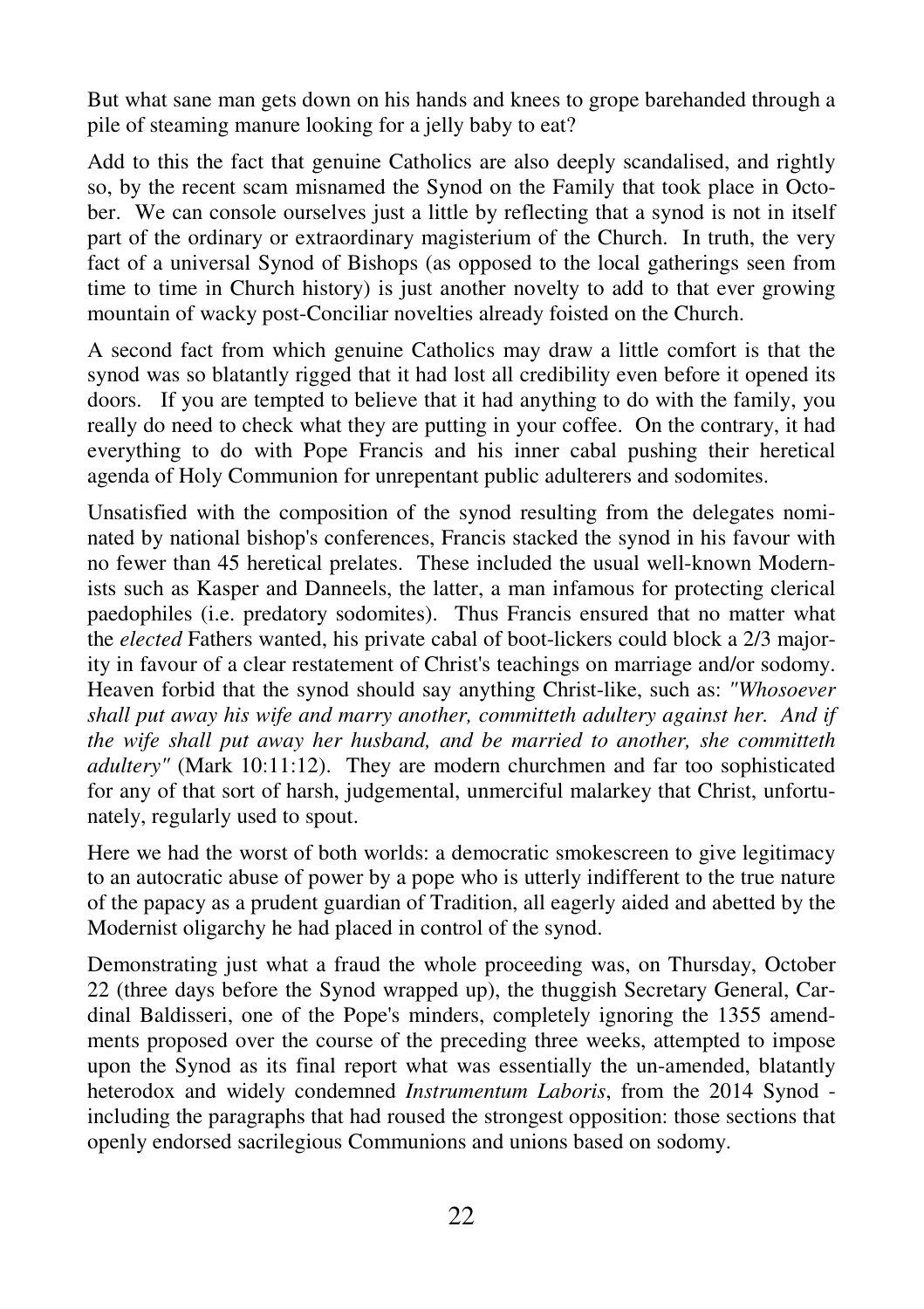The Synod Fathers were now expected to rubber stamp a document many of them had rejected even before they had arrived in Rome. Having failed to obtain everything he wanted from the synod that he himself had rigged, the Pope was now proceeding as if the Synod had never happened. However, facing an open revolt like the one at Synod 2014, Francis was forced to withdraw the document and instruct a ten-man committee of tame sycophants to draft a hasty compromise in less than 24 hours!

This was then read aloud in Italian (a language not spoken by most of the fathers) on the penultimate day of the synod, the very day of the vote, October 24. Then, with no discussion and based on their manifestly grossly inadequate familiarity with the document, the Fathers were required to vote on its 38 pages of propositions, paragraph-by-paragraph, at the very same time as the text was being translated on the fly into the various languages!

This procedure was a total mockery of a deliberative process and was no more than a rubber stamp for the "emergency" document frantically cobbled together in 24 hours by Francis's unelected, heretic-dominated drafting committee.

As if this was not more than enough embarrassing farce for one synod, Francis wrapped up the circus with the sort of hectoring speech that would have made *Der Führer* proud, peevishly condemning all those who had dared to frustrate his project to recast Christ's Church in his own image.

There are broadly speaking only three possible responses to Christ, or perhaps more especially to the hard sayings of Christ:

- 1. Firstly, there is the response of the simple (in the best sense of that word) man, the man who has both divine faith and personal integrity. This is best exemplified by St Peter who, when Christ asked him if he too intended to abandon Him, responded: *"Lord, to whom shall we go? Thou hast the words of eternal life."* (John 6:69)
- 2. Secondly, there is the response of those who lack faith but have retained a degree of personal integrity. This group also appears in the Gospels, notably when Our Lord preaches on His Real Presence in the Blessed Sacrament. The Scriptures record that many of his disciples deserted him, complaining that this was a fantasy too far and that no sane man could be expected to listen to it. They then did the honest thing and walked away.
- 3. Thirdly, there is the response of those who have neither divine faith nor personal integrity. These appear frequently in the Gospels. These are the men who pay ostentatious lip-service to God's holy law, but who then seek to hollow it out with legalistic interpretations and the traditions of men so that one is left with an empty shell, a husk that imposes no obligation on anyone.

Pope Francis and Kasper and their inner cabal clearly fall into this third group. They seek to cover their tracks with mealy mouthed rhetoric about false mercy, however,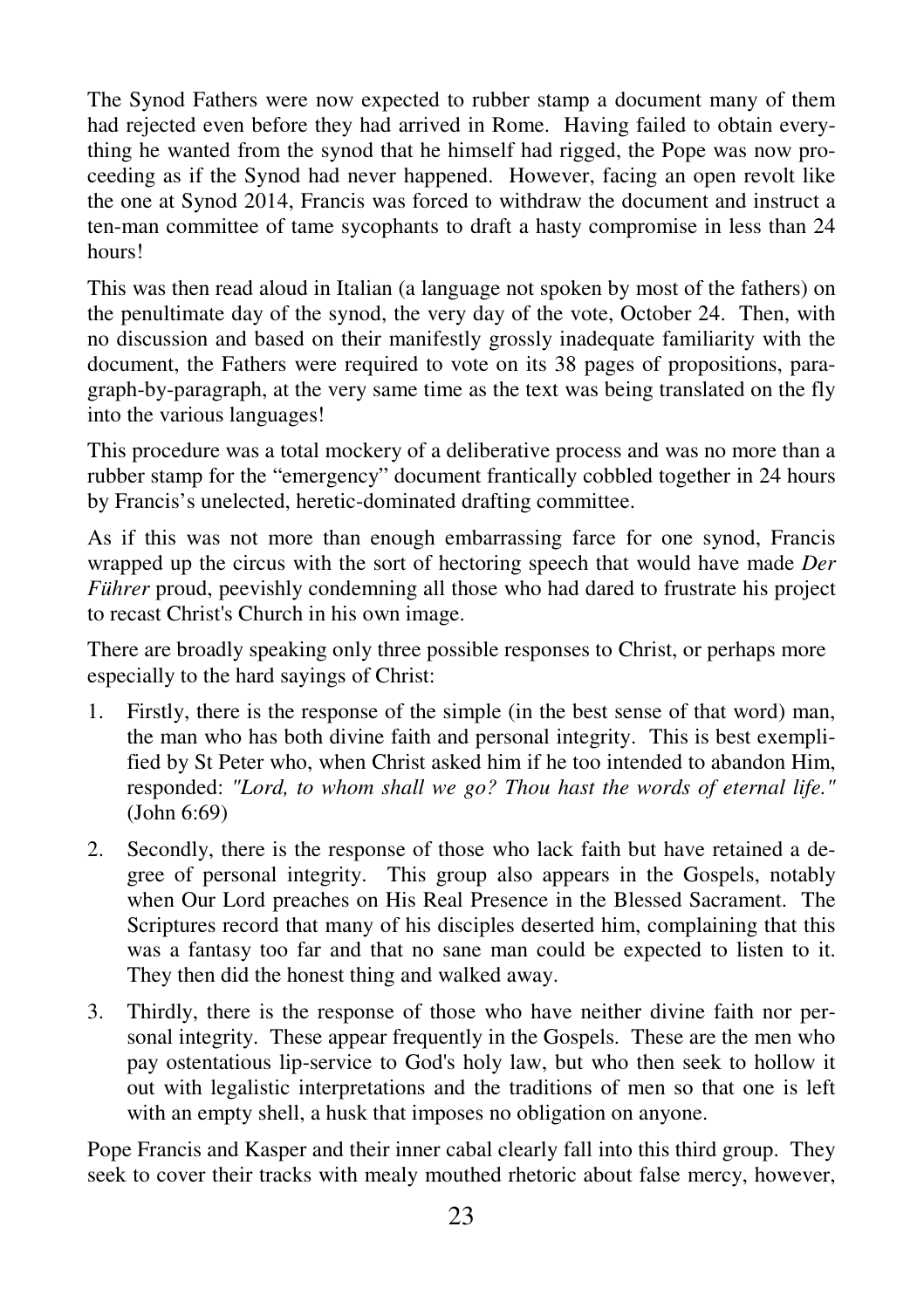the faithful remnant know the Master's voice, and we know that this is not it. These are the false shepherds that Our Lord called "Pharisees", and there was no group for which Our Lord had more contempt, a contempt that sometimes seemed to border on hatred.

Today the faithful remnant face much the same situation as they did during the Arian crisis; a crisis that prompted St Athanasius to exclaim: *"May God console you! … It is a fact that they have the premises—but you have the Apostolic Faith."* Humanly speaking, the war for the faith is lost. Yet we know that this state of affairs is only temporary and that the Church will inevitably rise from its post-Conciliar ashes. For the faithful remnant live in the certain hope that Christ *will* have the final victory, and His Mother *will* crush the serpent's head.

During the current pontificate we can only hope and pray to maintain pockets of resistance until this ecclesial version of North Korea finally implodes under the weight of its own absurdity.

Catholics can never escape the obligation of charity, for to even attempt to do so would be to court damnation. And Pope Francis remains our Holy Father no matter how misguided, or even evil, he may be, therefore, we must pray for him daily. Might I suggest that novenas to St John the Baptist or St John Fisher would be particularly apt? Both men were martyred defending marriage, defending the indissolubility of marriage and opposing tyrants who sought to make light of public adultery. And as the centenary of her apparitions approaches, may Our Lady of Fatima intercede for the defence of her Church against Francis and his evil designs. Keep praying the Rosary.

## **"WE MUST WALK OPEN-EYED INTO THAT TRAP, WITH COURAGE, BUT SMALL HOPE FOR OURSELVES."**

**By Ann Barnhardt (edited and abridged by GM)** 

 **"A coward dies a thousand times before his death, but the valiant taste of death but once. It seems to me most strange that men should fear, seeing that death, a necessary end, will come when it will come." ― William Shakespeare, Julius Caesar** 

 "We have not the Ring. … Without it we cannot by force defeat his force. But we must at all costs keep his Eye from his true peril. We cannot achieve victory by arms, but by arms we can give the Ring-bearer his only chance, frail though it be. …

We must push Sauron to his last throw. We must call out his hidden strength, so that he shall empty his land. We must march out to meet him at once. We must make ourselves the bait, though his jaws should close on us. …

**We must walk open-eyed into that trap, with courage, but small hope for ourselves**."—Gandalf, The Return of the King, "The Last Debate"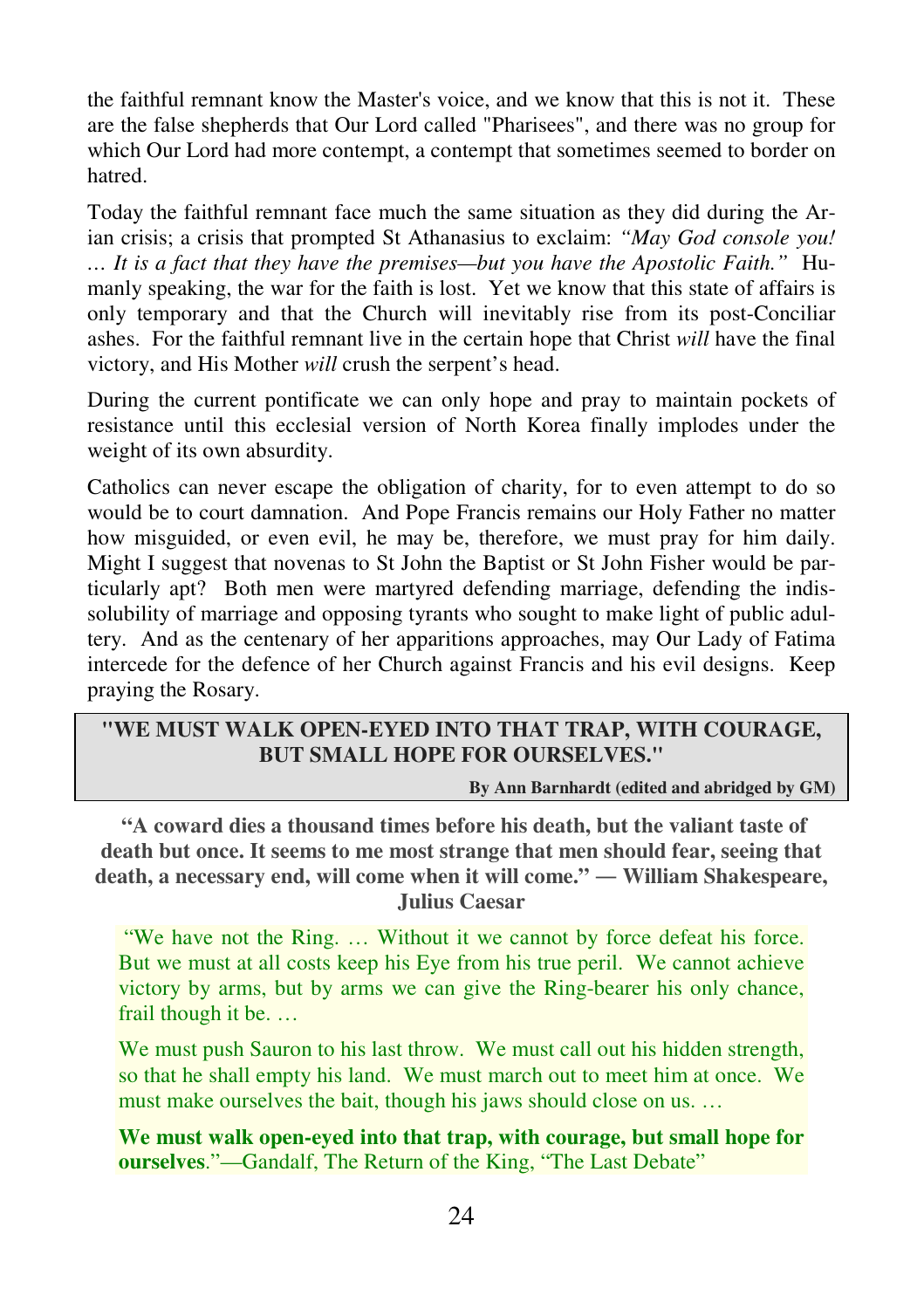At the recent Sin promoting Synod, there was an attempt to organise a walkout by faithful shepherds. The letter sent to all the faithful shepherds beseeching them to participate in the proposed walk-out concluded as follows:

> *"Therefore, we faithfully request that each and every faithful Catholic bishop at the Synod, having made*



Remember the Wells of Cresson, near Nazareth, in 1187 where 130 knights of the Order of St. John charged a Muslim army of 7000. One Templar, Jakelin de Mailly, after all his companions had fallen, fought singlehandedly against the throng of Muslims until he too fell - three Catholics alone survived.

*every effort to resist these attacks on Christ's teaching, if its direction remains unaltered and those faithful voices remain unheard, do his sacred duty and publicly retire from any further participation in the Synod before its conclusion so as to prevent greater scandal and confusion."* 

This Petition enjoining the faithful Synod Fathers to walk out of the manifestlyrigged Synod was not drafted with the expectation of a glorious victory, culminating with Bergoglio, having submitted his resignation after accepting that the Synod walkout was a vote of no-confidence, boarding a plane back to Buenos Aires for a life of prayer and penance, shriven and contrite. For we know that our earthly numbers are minuscule relative to the Army of Orcs, the corrupted and twisted men of this age, pagans and Christophobes – both unbaptized and baptized.

But what we are called to do in these dark days is to march on the Black Gate and refuse to parley – in Newspeak, "dialogue" – with them. We come not to treat with Sauron, faithless and accursed, but to set the terms, which are nothing less than this: total and unconditional surrender to Jesus Christ the Sovereign King.

Knowing that the Freemasonic cult creed is the worship of man, and knowing full well that the response to our terms will be total war – the throwing open of the Black Gate and the unleashing of the host of hell, both demons and men, upon us, we walk open-eyed into the trap, with courage, but small hope for ourselves**.** 

We are all ready to make ourselves "fools for Christ", fighting a battle that we cannot win, because the battle was lost long ago. The battle was lost with the election of an anti-Catholic pope. The battle was lost with Roe v. Wade. The battle was lost with the advent of the pill and the near-universal disregard of Humanae Vitae. The battle was lost with the promulgation of the Novus Ordo Mass. The battle was lost with the promulgation of Dignitatis Humanae. The battle was lost with no-fault divorce. The battle was lost with the Protestant Revolt.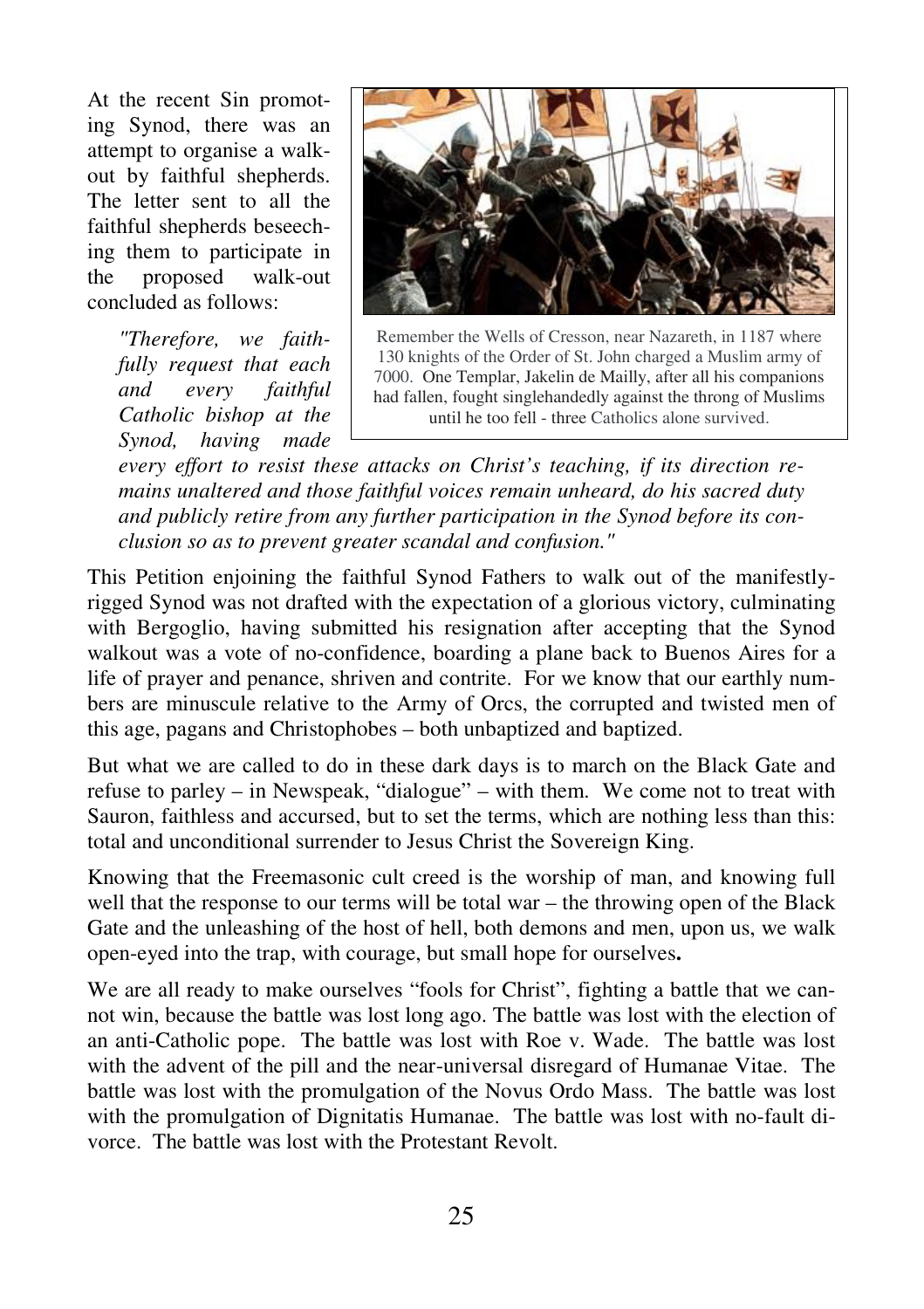But this little army, the remnant of faithful Catholics, still stands ready to march on the Black Gates. We are ready to make ourselves outcasts even among our own. We are ready to make ourselves unemployable and destitute. We are ready to have every scorn and calumny heaped upon us. And yes, eventually to die. But not this day. This day we fight.

But why? Simply put, so that one little Hobbit might have a chance. By calling out these sodomitical wretches and heretics, by shining the light of Truth on their sleazy backroom dealings and their unctuous, lying propaganda, maybe one little Hobbit might have a chance.

Who is the "one little Hobbit" that the entire host of hell is fixated upon, and who we, with our critiques and our satires and our mocking of the Enemy, are trying to buy time for, and who the enemies of Christ desperately want us to believe is already lost? **Every genuine Catholic who loves the Lord**. Who is the Hobbit? **You are.** 

If, by our little actions here, we can plant the seeds of the Truth of Christ, like scattering mustard seeds, so that just one person, when heresy is proclaimed from Rome, which we know it will be; when desecration of the Eucharist is encouraged by Casa Santa Marta, and we know that it will be; when the Law of Non-contradiction is held up as a sign of black-hearted reprobation, and we know that it will be; and when Jesus Christ is expected to apologize to men for His previously Pharisaic and outmoded judgmentalism, and we know that He will be; perhaps just one person will be able to overcome the Cult of Bergoglio and say, "No. I know that is not true. I know the sound of The Good Shepherd's voice, and that is not it."

We also know that we have an entire Army behind us, namely the entire host of the Church Triumphant. This is an Army which the Enemy forces give every indication that they do not believe in. Finally, we know that the one little Hobbit for whom we fight is not alone. With him goes The True Suffering Servant, not some despicable, conniving counterfeit trying to usurp Him. And with that knowledge, we know that the War is not only winnable, but has already been won for all eternity.

And so we say, *"Certainty of death. Small chance of success. What are we waiting for? Viva Cristo Rey!"*

# **HOLY SILENCE AND THE CANON OF THE MASS (CLASSICAL ROMAN RITE)**

# **Abridged from an article by Father Ladis J. Cizik writing in the Remnant**

In Nomine Patris, et Filii, et Spiritus Sancti. Amen. Let all mortal flesh keep silence. Holy silence makes its presence especially known during the Canon of the Mass; just as holy silence prevailed on Calvary on that first Good Friday. Our Lord and God, Jesus Christ, spoke just a few words that were audible from the Altar of His Cross; just as the priest, acting in persona Christi (in the person of Christ), speaks very few audible words at the Altar of Sacrifice during the Canon of the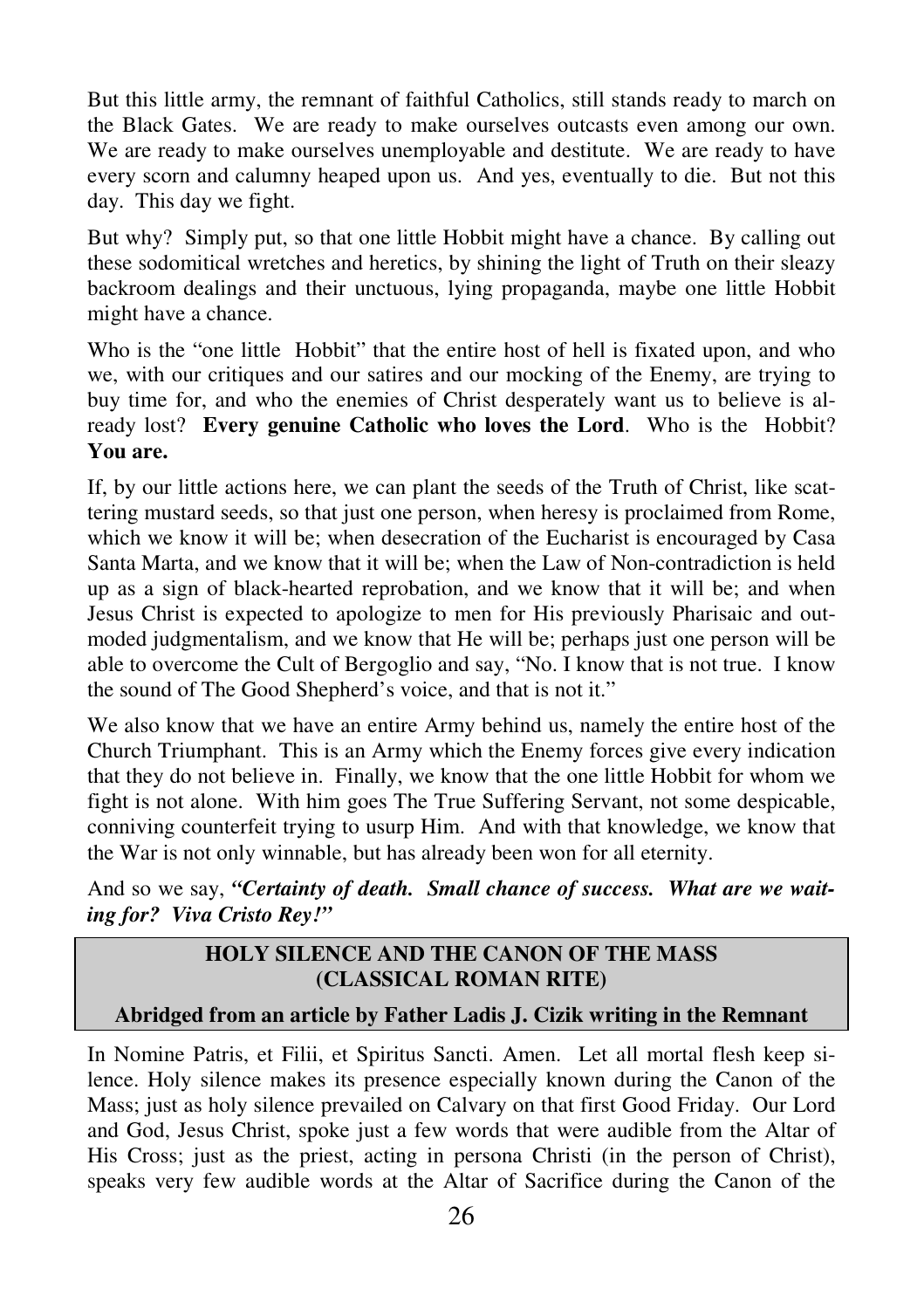Mass. The disciples of Christ who were present at Calvary, according to Sacred Scripture, spoke not one word; just as the faithful at the Holy Sacrifice of the Mass attend to the Sacred Mystery in rapt holy silence.

In his classic work, The Holy Sacrifice of the Mass, Rev. Dr. Nicholas Gihr writes of the Canon of the Mass: …the silent recitation appropriately indicates that here is a mystery, which the consecrated priest alone can accomplish, not the people. To consecrate the material elements, to offer the Body and Blood of Christ, is a priestly privilege: the congregation present can contribute nothing to the accomplishment of the sacrificial act. This is symbolically indicated by the silent recitation of the Canon.

The Canon of the Mass begins after the Sanctus, during which the server rings the bells three times, alerting everyone that the most solemn part of the Mass is to begin. After the Sanctus, further attention is given to the extreme holy mysteries about to unfold as the Sanctus Candle is lit in some churches on the Epistle side of the Altar or Sanctuary. This Sanctus Candle is lit in homage to the miracle of Transubstantiation which will take place during the Canon of the Mass. This special candle, dedicated to the Consecration, denotes the Real Presence of the Lord: His Body, Blood, Soul and Divinity present in the Most Blessed Sacrament. The objective of using the Sanctus Candle is to incite the faithful to devotion, love and adoration of our Eucharistic Lord. Note that while the Sanctus Candle is most often the custom at Low Masses, at High Masses the "Torch Bearers" would serve the same function and the Sanctus Candle would ordinarily not be used.

Holy silence now reigns supreme as the Canon begins. The priest is said at this point to be entering "into the cloud," calling to mind Moses, who was alone at the top of the Mount Sinai conversing with Almighty God on behalf of the people, *"And when Moses was gone up, a cloud covered the mount. And the Glory of the Lord dwelt upon Sinai… the sight of the Glory of the Lord was like a burning fire upon the top of the mount, in the eyes of the children of Israel. And Moses entering into the midst of the cloud, went up into the mountain."* (Ex. 24:15-18) Likewise, the priest of God, at the Canon of the Mass, has entered into "the cloud" not to dialogue with the people but to commune with God alone, to pray and offer Sacrifice for the whole Church, on behalf of the faithful. The "Glory of the Lord like a burning fire" is another reason to utilize a Sanctus Candle or Torch Bearers.

Gihr provides five chief reasons for the Canon being prayed in holy silence: 1) *"The silent recitation of the Canon betokens the Consecration and sacrificial act to be an exclusively priestly function."* It is noted, however, that while these prayers are "silent" to the congregation, they MUST be pronounced with the priest's mouth, audible only to the priest himself. 2) *"The holy silence is quite suited to indicate and to recall the concealment and depth, the incomprehensibility and ineffableness of the wonderful mysteries that are enacted on the Altar."* 3) *"Silent prayer is related to religious silence, and therefore expresses the humility, reverence, admiration, and awe with which the Church administers and adores the mystery of the Altar."* 4)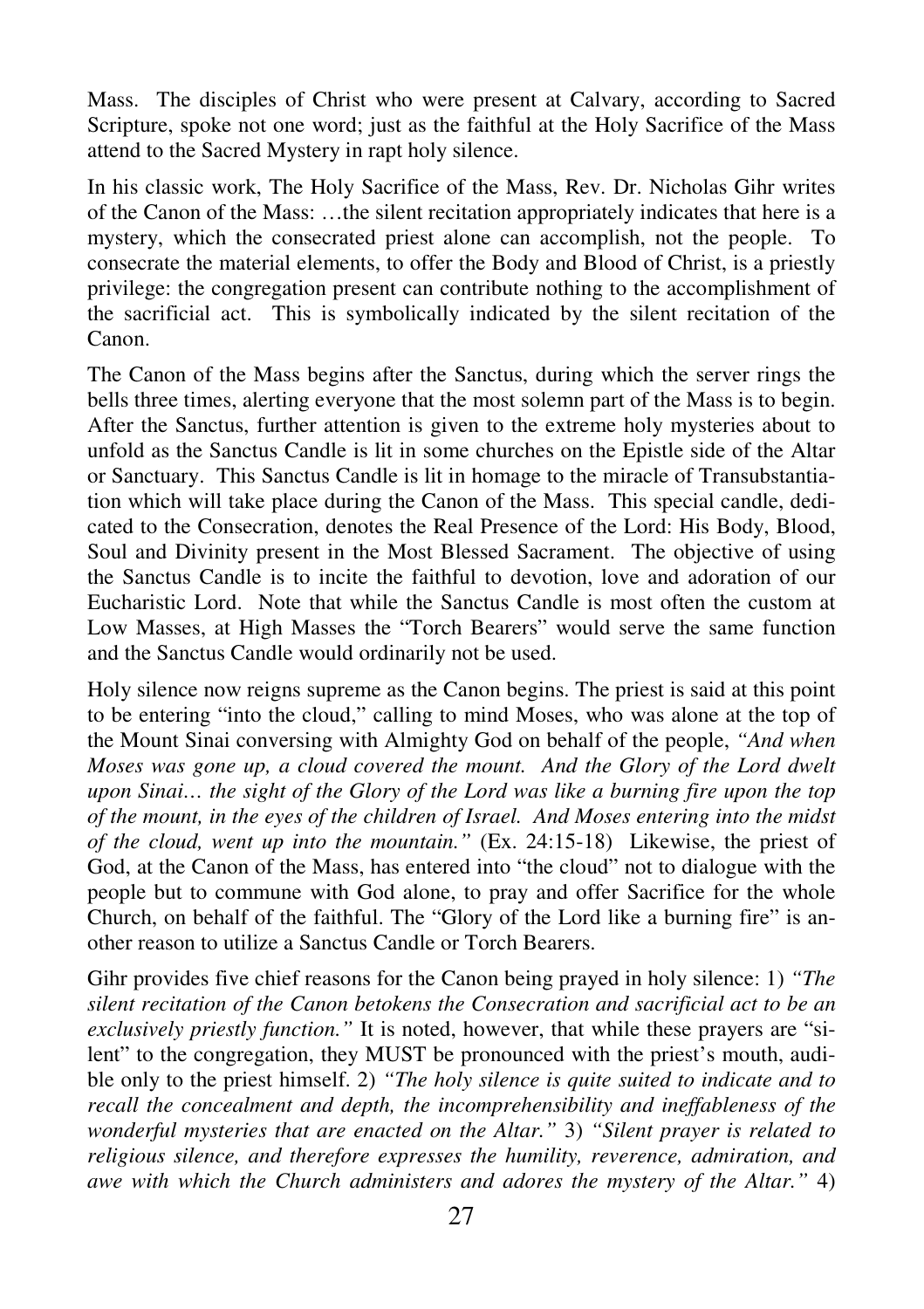*"…the foreign language (Latin) and the silent recitation serve to withdraw the sacred words of the Canon from ordinary intercourse and to protect them against every desecration."* 5) Mystical reasons are given for holy silence, which include: Jesus praying in a low voice on the Mount of Olives, as well as on Mount Calvary; and *"the Altar becomes not merely the cross, but also the crib ..."* as in *"deep silence…the almighty Word of God descended from His royal throne in Heaven to the crib at Bethlehem; in like manner the King of Glory at the consecration comes down upon the Altar amid the most profound silence."* 

The Protestant "Deformation" of the Church, rejected the silent recitation of the Canon, mainly because of their rejection of the Sacrament of the Holy Orders. The priest was seen by Protestants as a mere member of the community, a co-equal "presider" over the community worship service, which should be heard and commonly participated in by all of the community. [After Vatican, II Modernism was released into the Church's blood stream like viper venom. Modernists, like their Protestant counterparts, do nor believe in the Sacrament of the Holy Orders, that is all medieval superstition, which is why they also abolished the silent canon after the Council and turned the priest to face the people].

The Council of Trent, in part, was a response to such Protestant errors. Of holy silence and other traditional features of the Canon on the Mass, the Council of Trent (Session 22, chapter 5) declared that all these things are used such that "the majesty of so great a Sacrifice might be recommended, and the minds of the faithful be excited by those visible signs of religion and piety to the contemplation of those most sublime things which are hidden in the Sacrifice." In Session 22, Canon IX, the Council of Trent decreed: **"If any one saith, that the rite of the Roman Church, according to which a part of the Canon and the words of consecration are pronounced in a low tone is to be condemned…let him be anathema."**

A false criticism often heard today of the holy silence of the Canon is that because the congregation was not "actively" involved in the Liturgy, people in the pre-Vatican II Church would often pray their Rosary during the Mass. This scornful Modernistic attitude flies in the face of Pope Leo XIII's 1883 encyclical Supremi Apostolatus Officio on "Devotion of the Rosary," which established October as the "Month of the Rosary." In that encyclical (par. 8), and in his 1886 encyclical, Superiore Anno (par. 4), Pope Leo XIII asks that the Holy Rosary be prayed (during October) while Mass is being offered. The possibility of praying the Rosary during the Traditional Latin Mass is affirmed by Pope Pius XII. In his 1947 encyclical Mediator Dei, Pope Pius XII commends the use the hand missal for the faithful to follow along with the Mass (par. 105). Today, most of the faithful who attend the Latin Mass regularly have their own hand missal with the Latin on one side and English on the other. The use of a personal missal is commendable and a true form of "active," yet silent participation in the Canon of the Mass. For those unable to use the missal, Pope Pius XII, in that same encyclical (par. 108) makes provision for "…many of the faithful (who) are unable to use the Roman missal even though it is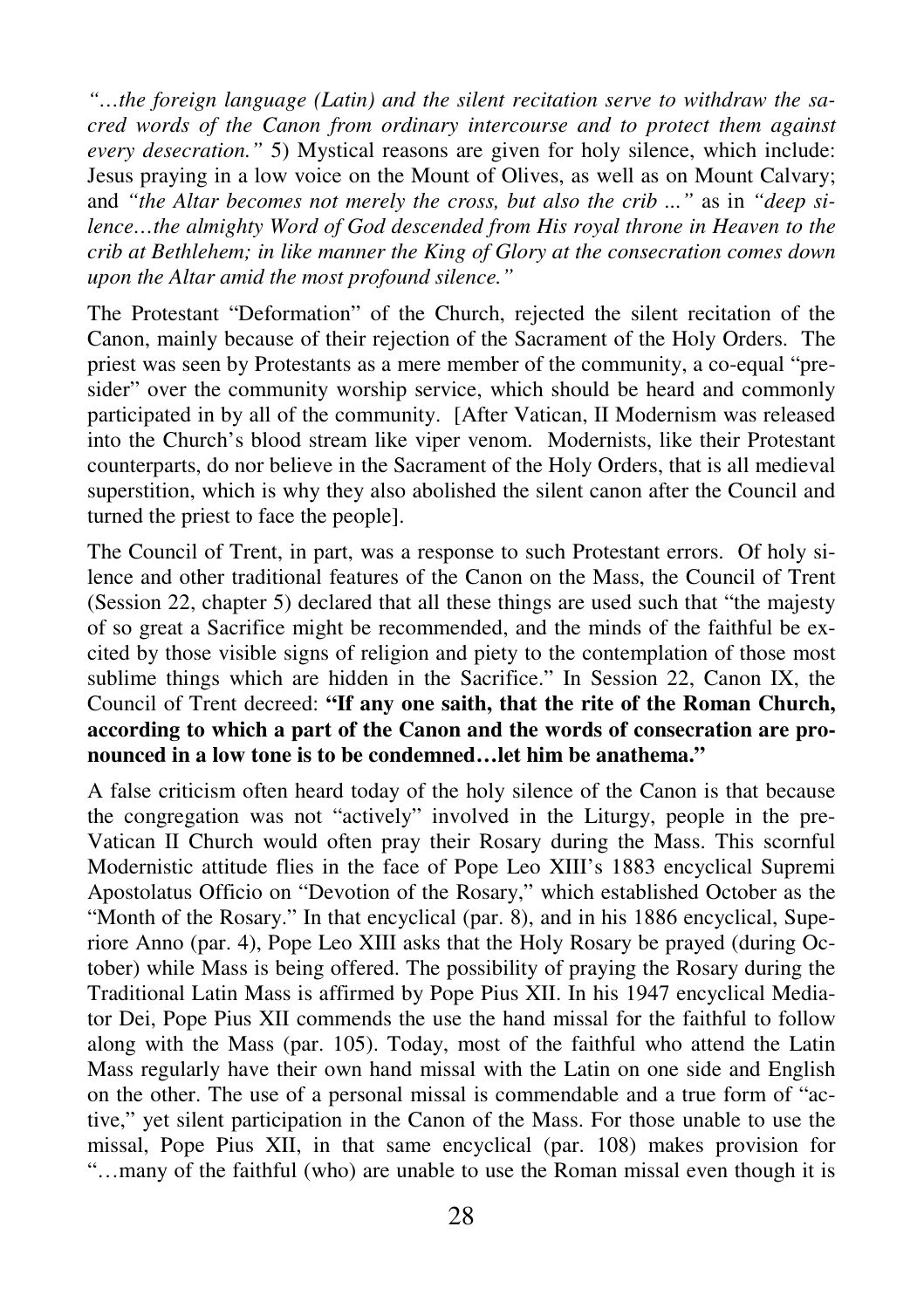written in the vernacular." He states that they can "lovingly meditate on the mysteries of Jesus Christ or perform other exercises of piety or recite prayers which, though they differ from the sacred rites, are still essentially in harmony with them." This too, can be considered "active" spiritual participation and an endorsement of the possibility of the Rosary being prayed during Mass.

Holy silence during the Canon of the Traditional Latin Mass, should call to mind the Prophet Elijah's experience on Mount Horeb: Almighty God was not in the great and strong wind; He was not in the earthquake; He was not in the fire; but He was in the "whistling of a gentle air" (3 Kings. 19: 11-13). The priest does not have to be speaking loud or have to be making dramatic gestures for God to be at work. Call to mind that on Mount Carmel, Elijah prostrated himself on the ground and told his servant to look toward the sea seven times. It was only after the seventh repetition that a small foot-shaped cloud was seen silently rising out of the sea, which would signal an end to the drought (3 Kings. 18: 41-45). That small cloud has traditionally been interpreted as the foot of Our Lady of Mount Carmel, Who would crush the head of the serpent. At Fatima, Portugal, located in the Estremadura Mountain range, Our Lady appeared on October 13, 1917, at one point during the Miracle of the Sun, as Our Lady of Mount Carmel. Just prior to the appearance of Our Lady of Mount Carmel, and likewise seen beside the spinning sun, She also appeared at Fatima that day as Our Lady of Sorrows. Our Lady of Fatima thus beckons us to commune with God in silence as did Elijah at Mount Horeb and on Mount Carmel, and as She did at Calvary. At the Canon of the Holy Sacrifice of the Mass, we are at Mount Calvary with Our Lady of Sorrows in a very real and special way. Traditionally, servants of God commune in silence with the Almighty on holy mounts. While we are at Mount Calvary, at the Holy Sacrifice of the Mass, therefore: Let all mortal flesh keep silence. In Nomine Patris, et Filii, et Spiritus Sancti. Amen.

#### **DEFENDING THE FAITH**

One of the pieces of nonsense oft mindlessly repeated by Christophobes is that, *"religion causes all the wars."* The way to answer this claptrap is to smile, look them in the eye and say, *"If, as you say, religion causes all the wars it should be a very easy matter for you to name a few wars caused by religion."* And then sit back and enjoy watching them squirm. They will occasionally lamely trot out the Crusades. One need then merely point out that the Crusades hardly constitute *"all the wars"* and further the Crusades were wars of defence provoked by 450 years of relentless, unprovoked, Muslim aggression.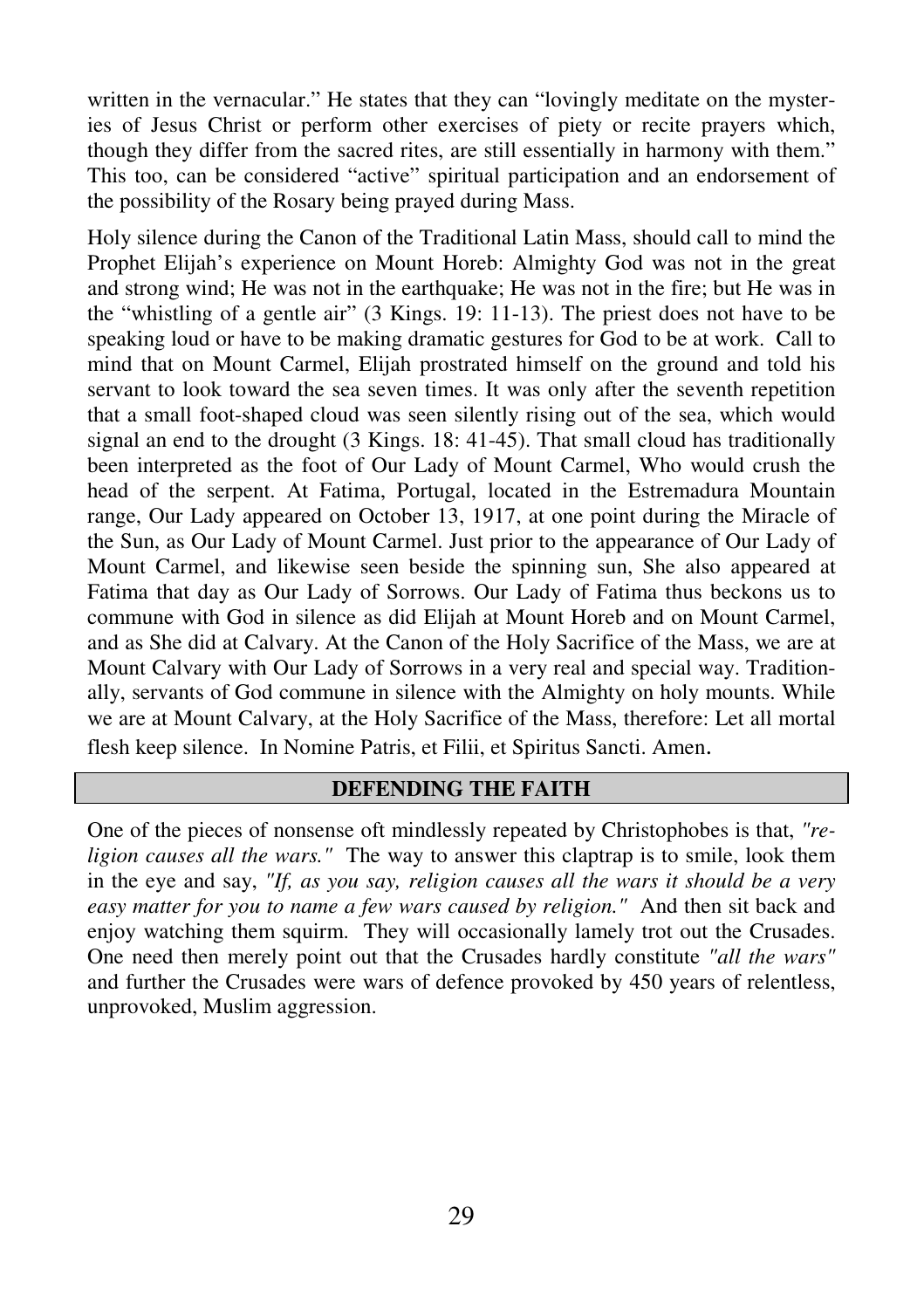# **FROM THE MAIL BOX**

*NB Because of toxic atmosphere in which orthodox priests have to work in the modern Church, we never publish their real names. All priest are called Fr Ignobilis and reside in Stat Veritas for the purposes of this mailbox* 

# **A Religious Education Teacher in a Catholic Secondary School**

I am a Religious Education Teacher in a Catholic Secondary School in Xxxx Xxxxxx. I have regularly followed the Flock newsletter and would like to be added to the mailing list. I would also like to be enrolled in Pro Eclesia et Pontifice, as well as become involved in London based meetings. I am also a member of the Latin Mass Society.

I would like to recommend you for the excellent work that Pro Ecclesia et Pontifice does, and to thank you personally for the consultation and encouragement that the Flock and the Pro Ecclesia website has brought me amid this time of crisis in Catholic Education.

For the last seven years I have struggled against the tide of modernism within the schemes of work and textbooks, and fought where possible to give at least some of the students a more systematic and in depth exposure to the great riches of our Holy Catholic Faith.

On a positive point, I am hopeful that from the next year my school will be using the 'Faith and Life Series' as the basis for Year 7 and Year 8 Religious Education lessons. The idea for this excellent alternative came from my exposure to The Flock.

I hope to hear from you soon.

# **Name and address withheld**

#### **Excellent/Brilliant**

Excellent/Brilliant - just what is and was wanted - using some of the info to defend 'our faith' on the internet forums - Thanks

# **James Campbell (via email)**

#### **It is simply marvellous**

Dear Mr Moorhouse, Please find enclosed  $\notin$ XX towards your expenses for the Flock. It is simply marvellous. I'm sending a copy to the bishops of Ireland.

Also enclosed copy of Catechism of Christian Doctrine., a treasure of treasures.

Many thanks for all your hard work.

# **Yours sincerely, Mrs Elizabeth O'Hanlon, Dublin**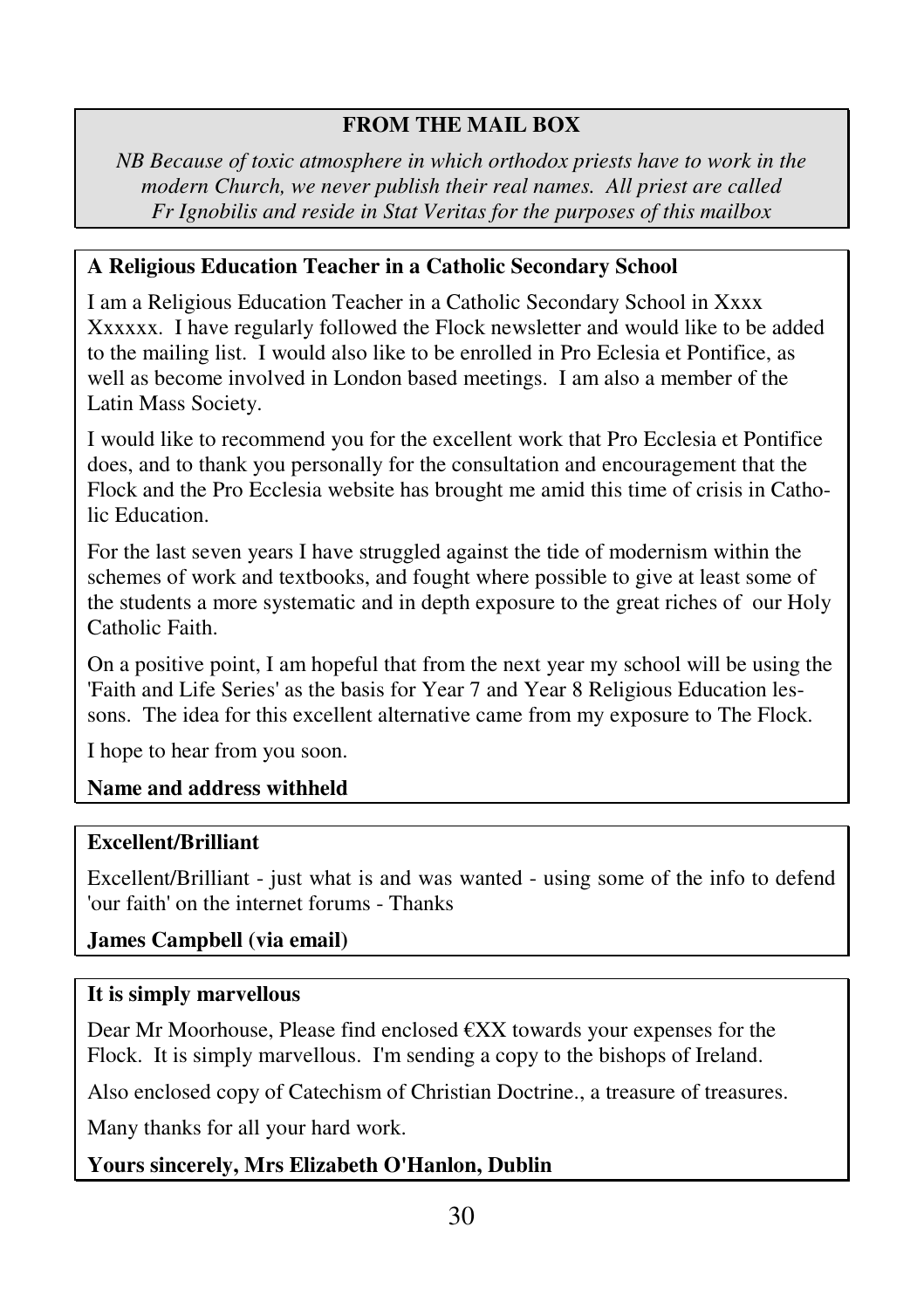# **'The Devil's Final Battle'**

Dear Graham, Thank you for another excellent edition of 'The Flock'.

May I ask if you have read 'The Devil's Final Battle', compiled by a team of Canadian priests and scholars?

If you haven't, it's well worth a read, as it explains how the Church has got into the mess it's in, i.e., what actually happened at Vatican II. It can be ordered at: http://www.devilsfinalbattle.com/content2.htm

May God bless you and your team for your courage and honesty,

**Sister Mary of the Eucharist.** 

# **African Christians from a Protestant Church**

We came across Pro Ecclesia et Pontifice in the Mass of Ages Jubilee Edition (The Cathedral of Saint John the Baptist, Norwich).

We are African Christians from a Protestant Church but now also observe orthodox practice.

Please add our details to your mailing lists for Pro Ecclesia et Pontifice and FLOCK magazine.

Our children attend Catholic schools; there is a crying need for Christians to "earnestly contend for the faith which was once delivered to us from the saints" (Jude 3)

# **Dr & Mrs Ulip Udo Iwo (by email)**

#### **keep up the good work**

Hallo Graham: Enclosed cheque donation to your good work for Pro Ecclesia et Pontifice.

God bless and keep up the good work which is needed now more than ever.

**Every blessing: Margaret & Noel Dunne (Bristol)** 

#### **... your most informative publication.**

Dear Sir, A dear friend residing in Ireland sent me two issues of your most informative publication.

I would like to be put on your mailing list for future issues. Please except the enclosed donation as a start.

# **Thank you, Kathleen O'Hanlon Wasses (Oregon, USA)**